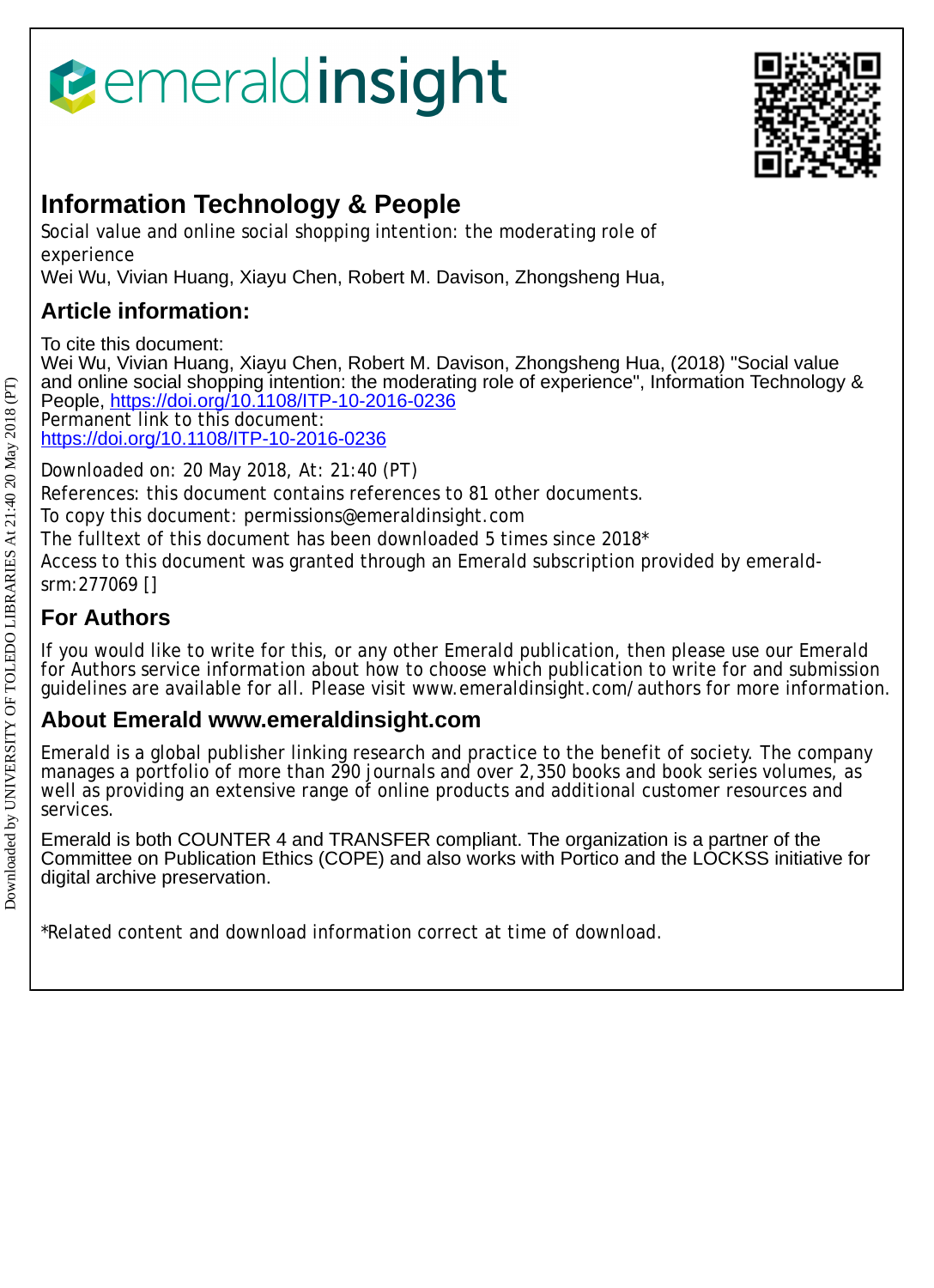The current issue and full text archive of this journal is available on Emerald Insight at: www.emeraldinsight.com/0959-3845.htm

## Social value and online social shopping intention: the moderating role of experience

Wei Wu

School of Management, University of Science and Technology of China, Hefei, China

Vivian Huang University of Science and Technology of China, Hefei, China Xiayu Chen School of Management, Hefei University of Technology, Hefei, China Robert M. Davison

Department of Information Systems, City University of Hong Kong, Kowloon, Hong Kong, and

Zhongsheng Hua School of Management, Zhejiang University, Hangzhou, China

#### Abstract

Purpose – The purpose of this paper is to explore how the shoppers' social value perception affects their purchase intention in online shopping context through its distinct role and relationships with other value dimensions. The moderating effect of the characteristics of other members on the relationship among value dimensions and the difference of value perception between experienced and inexperienced members were also tested to identify the boundary conditions of the proposed model.

Design/methodology/approach – The survey included 272 consumers from a well-known social shopping website in China to test the hypotheses.

Findings – The results indicate that hedonic and utilitarian value fully mediate the relationship between social value and purchase intention. Perceived expertise positively moderates the relationship between social value and the other two values. In particular, the results found that while inexperienced members can acquire both higher utilitarian and hedonic value from social value and their purchase intention relies more on the hedonic value, experienced members place greater emphasis on the utilitarian value.

Practical implications - The results may help vendors regain confidence in the social shopping business mode and offer specific policy implications on how to leverage shoppers' social value perception to generate their purchase intention in a social shopping context.

**Originality/value** – This study focuses on the legitimacy of the independent role of social value and sheds light on the relationships among social value and other value dimensions based on social capital theory, which was under-explored by previous studies. Besides, this study clarifies the moderating role of experience, which highlights the previously unnoticed changing role of consumers' value perception.

Keywords Empirical study, Community, Online shopping, Social capital theory

Paper type Research paper

#### 1. Introduction

Social shopping, as an extension of traditional e-commerce (Zhang and Benyoucef, 2016), has become an industry that enjoys high user growth rates and receives considerable venture capital (Olbrich and Holsing, 2011). The potential value that social shopping brings to marketing has aroused great interest among researchers in recent years (Shen, 2012; Hsiao *et al.*, 2010). Nevertheless, compared to the enthusiasm from academia and capital markets toward this business mode, social shopping websites (SSW) are not running



© Emerald Publishing Limited 0959-3845 DOI 10.1108/ITP-10-2016-0236

Social value and online social shopping intention

> Received 18 October 2016 Revised 13 June 2017 9 October 2017 Accepted 10 October 2017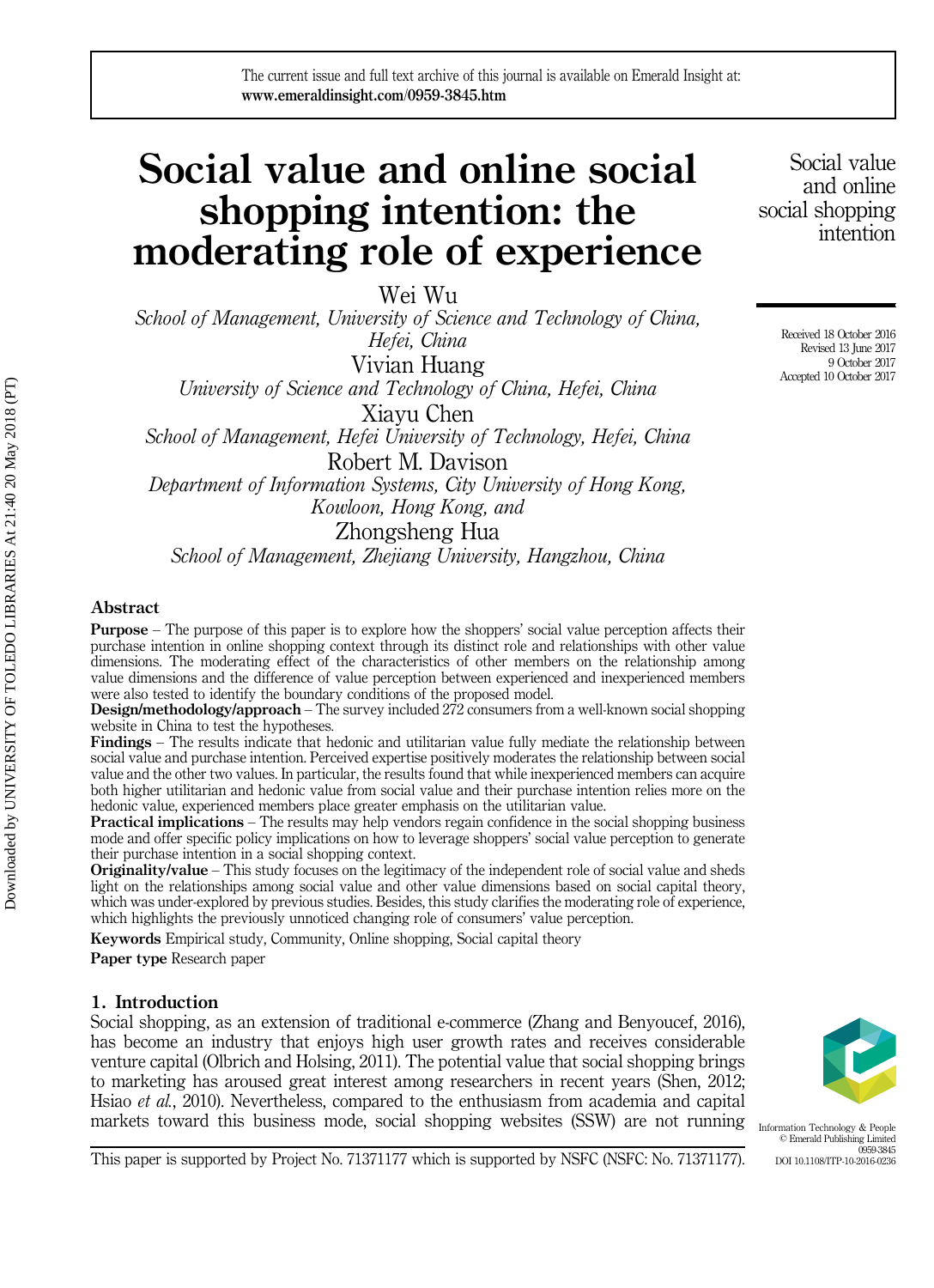smoothly in China. Both Mogujie.com and Melishuo.com, as the most popular Chinese SSWs, are struggling through painful structural adjustments and experiencing a hard time in reaping expected profits from investment in creating a social environment embedded within online shopping. This leads to a call for a better understanding of how the social components of online shopping can gain a foothold.

Among the many influencing factors that were identified by prior studies, value perception has been recognized as the most important one that influences shoppers' online shopping decision (Coker *et al.*, 2014; Verhagen *et al.*, 2011). Value perception is crucial and is suggested to be multi-dimensional (Sweeney and Soutar, 2001). Although different classification has been put forward by prior studies to clarify its dimensions, two value perceptions (hedonic and utilitarian) emerged as the basis for the study of the multi-dimensional nature of consumer's value perception (Sweeney and Soutar, 2001). Taking utilitarian and hedonic value as the major higher-level value category, specific sub-dimensions were further put forward to capture these two in the online shopping context (To et al., 2007). Among those sub-dimensions identified by the scholars, the role of social value was still in an ambiguity. Prior research usually treats the satisfaction of shoppers' socialization need either as a lower level construct contributing to hedonic motivation or as one of the sub-dimensions of hedonic value (Chiu et al., 2014; Rintamäki et al., 2006; Turel et al., 2010). Yet, the traditional pure hedonic perspective toward social value may fail to capture the full picture of its innate nature and the real purpose of shoppers' socialization need. The socialization need can also be oriented toward utilitarianism as people also socialize to realize their self-referent utilitarian benefit (Wright, 1984). Besides, previous studies on the relationship between social value and purchase intention yield a mix of positive, negative, and null results (Kang and Johnson, 2015; Ozen and Engizek, 2014; To et al., 2007). Combined with the conflicting reports on the influences of social value in consumers' online shopping decision, the enhanced awareness of satisfying users' socialization need in the online world (Kang and Johnson, 2015) causes concern about whether it is essential and legitimate to treat social value as an independent major value dimension. Therefore, a further exploration of the role of social value and its relative position in the network of value perception dimensions is needed to avoid overestimating or underappreciating its importance.

Besides, the passage of time can greatly shape individuals' community experiences and beliefs toward shopping on SSWs as new information sequentially comes in. It is noteworthy that the relationship between value dimensions and consumers' behavioral decision may change as they become more experienced and mature (Gupta and Kim, 2007). A different group of shoppers may give different weights to each value dimensions. So far, very few studies have investigated further about how experience influences the effects of value perception on purchase intention in the context of social shopping. As the creation of competitive advantages to grow new consumers and retain long-term consumers simultaneously may offer an avenue for survival, it is of dramatic importance to explore different groups of consumers' perception of the social shopping experience.

To address the above concerns, on the one hand, the present study relies on the tripartite nature of consumer perceived value to support the independent role of social value. This classification is in light of the inherent characteristic of different value dimensions as social value is group-referent while utilitarian value and hedonic value are self-referent which can be irrelevant to other individuals (Zhou et al., 2011). Besides, Sweeney and Soutar (2001) proposed that value dimensions are expected to be interrelated. To shed light on this relationship in the context of social shopping, the present study relies on the social capital theory as it captures any social structure that generates value and promotes individual actions within it (Coleman 1988). Evidence can also be found in Wright's (1984) study that interpersonal interaction helps to facilitate the fulfillment of self-referent motivation.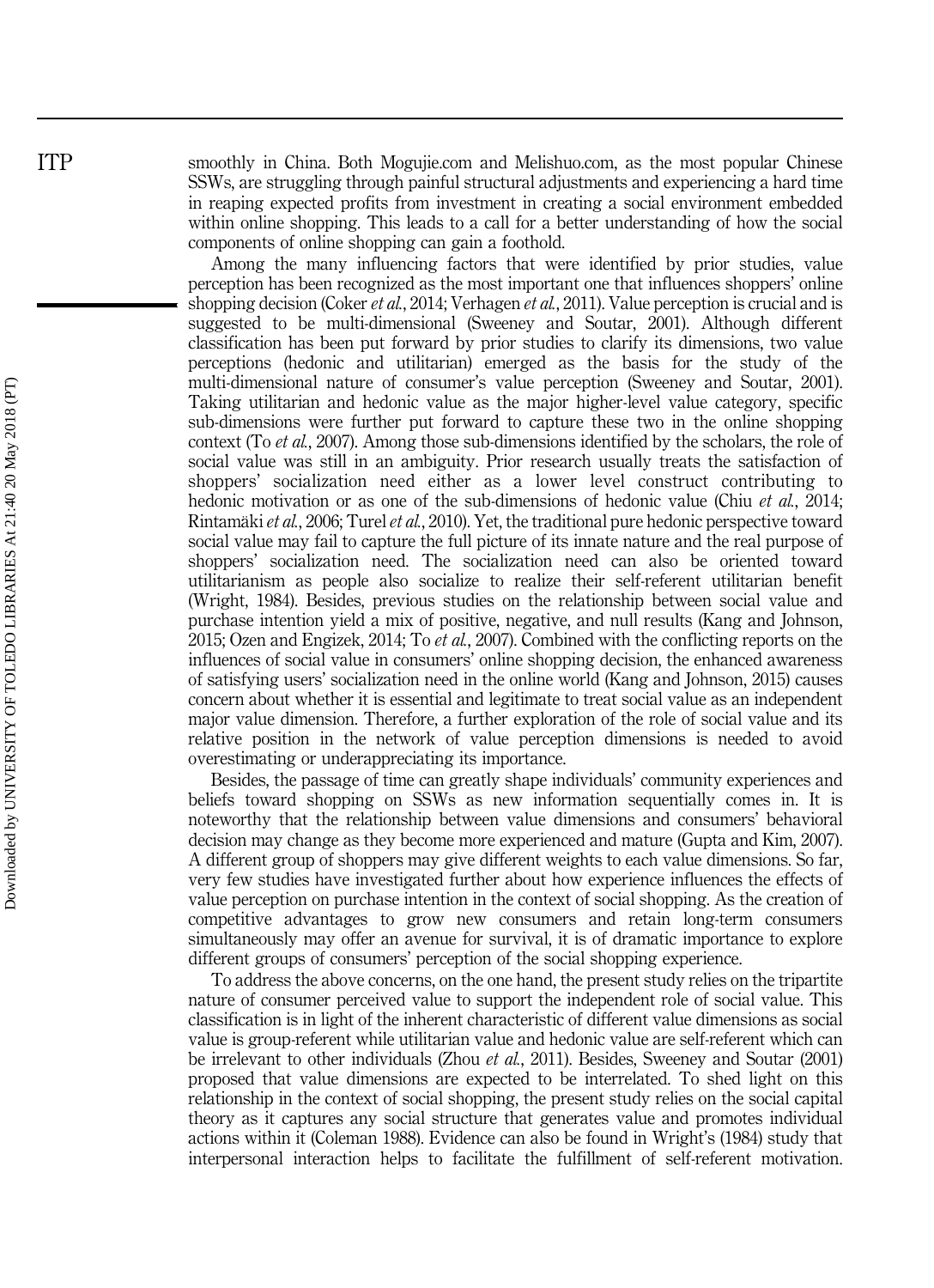Furthermore, other members' characteristics are not negligible in the context of social shopping, as it would naturally affect consumers' evaluation of the socializing process (Al-Natour et al., 2008). In other words, the realization of self-referent benefits from socializing activities will be contingent on the characteristics of members that the shoppers interact with on the SSW. Other members' domain expertise and similarity with oneself are two important factors that people use to evaluate interaction partners (Van Dolen *et al.*, 2007; Smith *et al.*, 2005). Thus far, these moderating effects have been neglected by prior studies that focus on the socializing process on the SSW. Besides, based on the belief adjustment model, it is believed that consumers would update their beliefs with the succeeding pieces of new information received over time (Mathwick et al., 2008; Bolton, 1998). Shoppers in an initial stage of using the SSW may be attracted mainly by the fun of chatting and social activities on the SSW. However, beliefs that are salient for consumers at a low level of experience would be updated with increasing exposure to community activities. Therefore, the present study tests the moderating role of experience developed over time to understand the intricate relationship between value dimensions and shoppers' purchase intention.

To sum up, the present study aims to address three research questions:

- RQ1. How would social value as an independent value dimension influence consumer purchase intention on the SSW?
- RQ2. What is the effect of consumers' perception of other members' characteristics on the relationship of social value, utilitarian value, and hedonic value?
- RQ3. How would the value perception of SSW and the relationship among value dimensions differ between the group of inexperienced members and experienced members?

By addressing the above questions, the present study makes several important theoretical and practical contributions. First, by exploring the role of social value and its relationship with hedonic value and utilitarian value based on the social capital theory, the results can not only contribute to the understanding of the distinctive role of social value in online shopping context but also clarifies its relative position in the networks of consumers' value perception dimensions. This adds further conceptual clarity to the shoppers' value perception. Meanwhile, the present study also extends the social capital theory by illuminating its impact in the context of social shopping. Second, the moderating effect of perceived expertise and similarity offer insights into the boundary conditions that facilitate the generation of personal benefits from the realization of socialization need in the online shopping context. Third, consumers with various degrees of experience have distinct beliefs and behavioral intentions; knowing more details about this issue can help us improve our understanding of consumers' behavior on SSW. Practically, a comprehensive understanding of social value would resume online vendors' confidence in the social shopping business mode and offer clues to fine-tune their retailing strategy because the social value may be the differentiating factor in the exceedingly competitive retail markets. From the perspective of the designers of SSW, awareness on the nature of social value dimensions can help them better understand its function mechanism so as to better embed it within the design of online shopping environment. Finally, yet importantly, by exploring the difference between inexperienced and experienced members, this study would give hints to the different strategies that the websites could take in dealing with different groups of consumers to create their long-lasting advantage.

#### 2. Theoretical background

#### 2.1 Consumer value perception in a social shopping context

2.1.1 SSW. SSW is a type of online community that combines exchange-related activities with computer-meditated social environments (Zhang and Benyoucef, 2016). Four-layer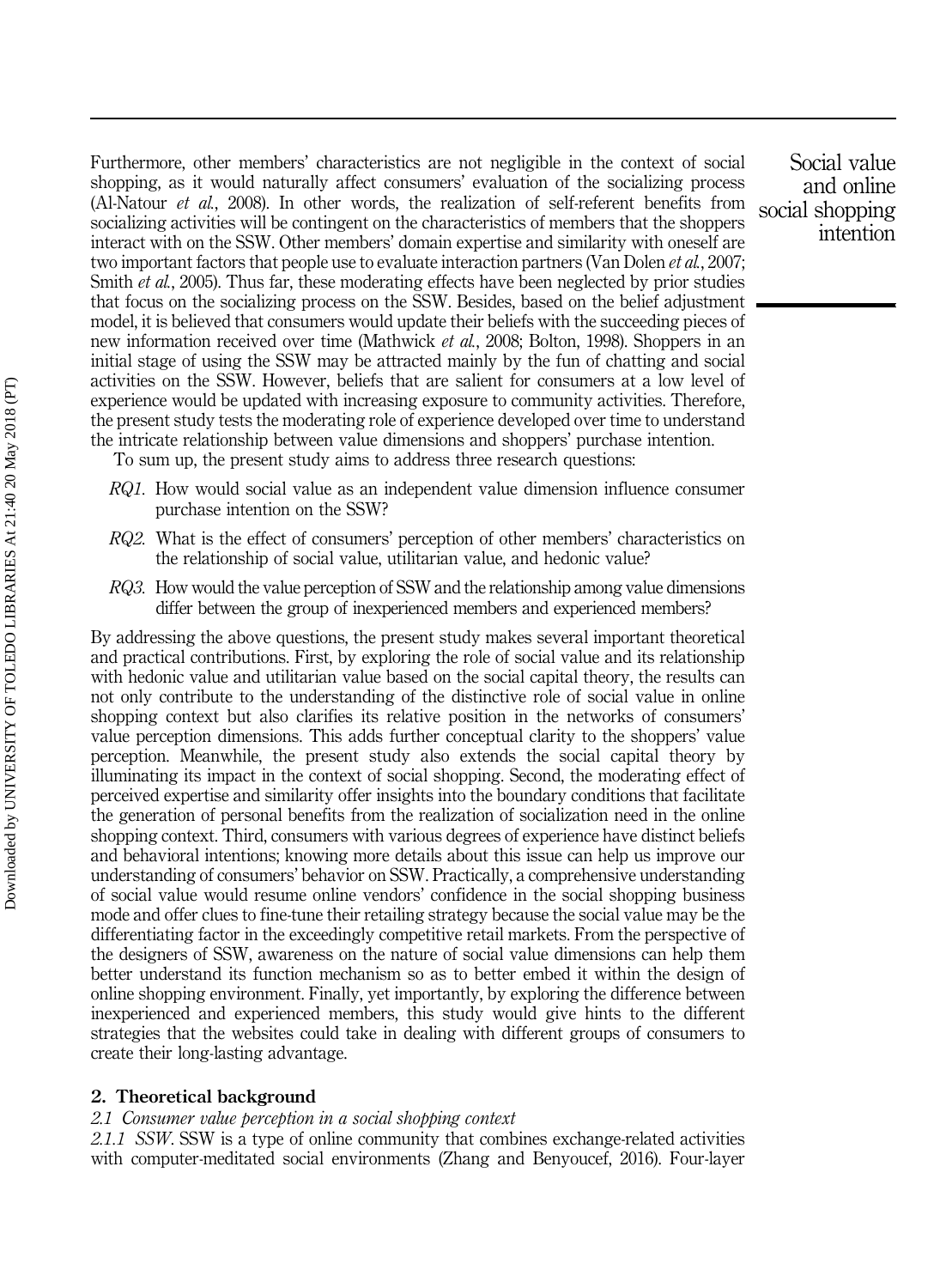design model of social commerce was put forward by Huang and Benyoucef (2013) which includes the individual layer, conversation layer, community layer, and commerce layer. For the individual level, members of SSWs can establish their own profile that comprised of demographic information and their personal preferences for products. For the conversation level, features are available for commenting on others' postings, reviews, and mutual communication that serve to enhance interactions among shoppers. For the community level, socializing activities are encouraged in the SSW to allow shoppers feeling connected. For the commerce level, collaborative shopping and group buying are embedded within the SSW to encourage purchasing behavior.

While it merges SNS with traditional e-commerce, SSW differs from both of them. While traditional e-commerce mainly focuses on effective business transactions, SSW promotes shopping-centered computer-mediated socializing experience through which to promote shoppers' purchase intention. The socialization experience, which revolves around purchasing, migrates shoppers from social shopping with their own limited offline ties to an enlarged online social circle (Hsu *et al.*, 2017). Besides, SSW differs from traditional SNS in that it leads to real transactions and reaps profits from commercial activities.

2.1.2 Utilitarian value and hedonic value. Utilitarian value refers to the instrumental, functional reasons concerned with the shopping experience and is associated with cognitive aspects of perception, such as time saving, efficiency, and convenience (Overby and Lee, 2006). Utilitarian value is rationality-based and task-related because it depends on whether the particular shopping needs are effectively and efficiently accomplished or not (Zhou et al., 2011). However, a purchase may not be indispensable for obtaining utilitarian shopping value, although completing the shopping task is of primary importance. Consumers may collect necessary information for their future purchase decision in the process, which would let them feel that their shopping trip is not a waste of time (Babin et al., 1994). Utilitarian value is identified as the major factor that induces consumers to migrate their shopping experience from bricks-and-mortar shops to online shopping engagement (To et al., 2007).

Hedonic value refers to consumers' perception of pleasure, fantasy, sensuality, and arousal during the shopping process (Hirschman and Holbrook, 1982). Hedonic value can be gratified in various ways by the usage itself, whether the task is accomplished or not (Babin et al., 1994). Consumers may use the SSW for enjoyment and recreation through random browsing product pictures or engaging in socialization activities like group chat. It is suggested that consumers may obtain as much hedonic value in online shopping domain as in offline shopping (Bridges and Florsheim, 2008).

The utilitarian and hedonic dimensions of value perception have been recognized as the basis for studies about the multi-dimensional nature of consumer value (Liu and Arnett, 2000).

2.1.3 The emerging role of social value. Social value is defined as the value of developing, extending, and maintaining relationships with other consumers and of communicating and interacting with others (Dholakia et al., 2004; To et al., 2007). Shoppers appreciate the chance to be able to socialize with others and affiliate with reference groups while shopping online (Arnold and Reynolds, 2003). Virtual interaction in online communities can generate intimate social support that can nearly be equal to offline relationships (Mathwick et al., 2008). Moreover, the satisfaction of socialization needs can help to transform online shopping into an experience that is as social as shopping. Consequently, the social value can be mirrored by friendship, social support, and intimacy, which are acquired by one's involvement and communication with other members (Vock et al., 2013).

The role of social value in individuals' attitude, purchase intention, and other behavioral intentions have attracted growing attention from scholars (Sweeney and Soutar, 2001; Thomas and Carraher, 2014; Ozen and Engizek, 2014). The concept was first put forward as one of hedonic shopping motivation in the offline shopping context, while later studies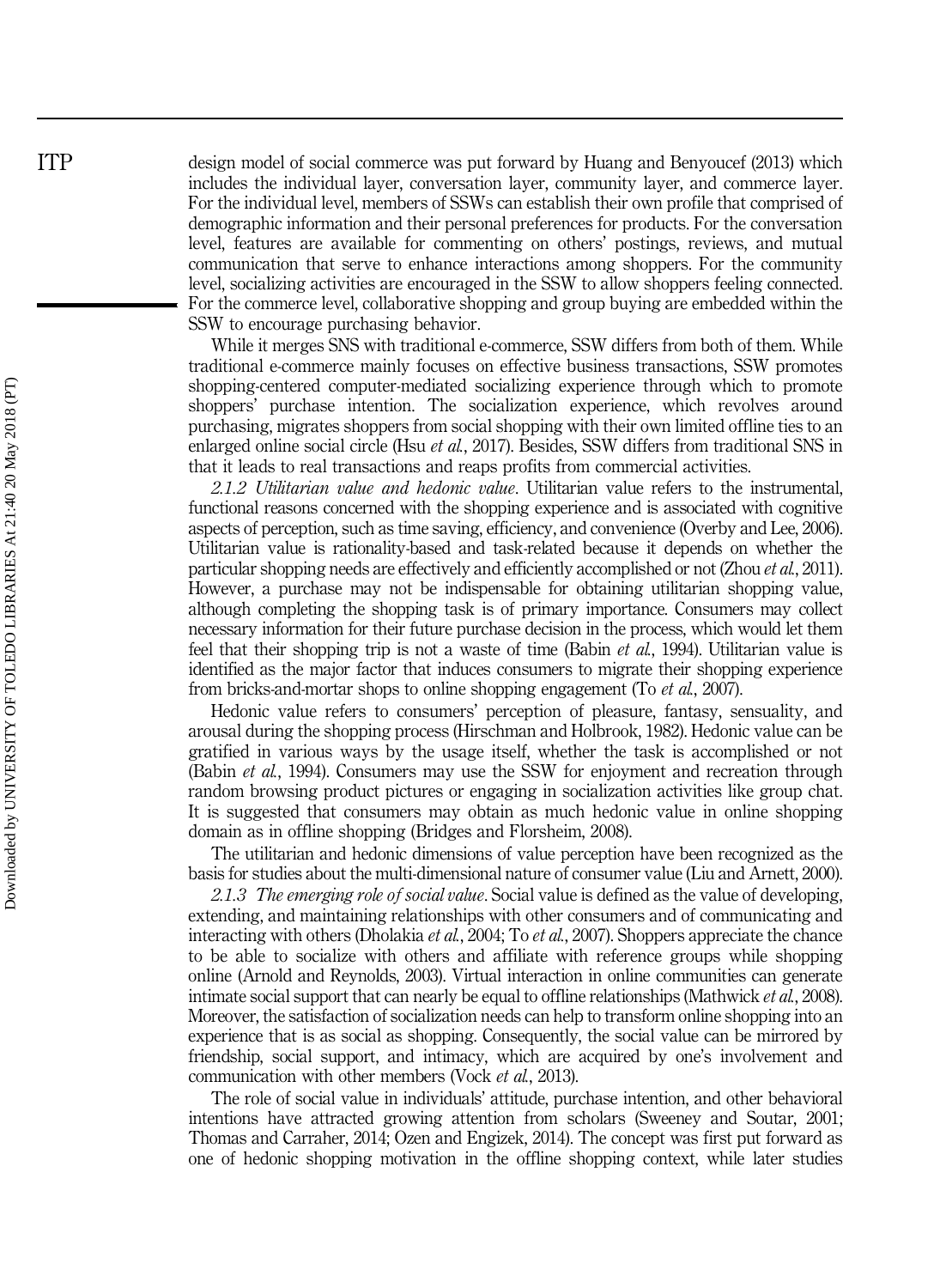extended it to the online shopping context. Accordingly, most previous studies have modeled social value as a lower level construct contributing to hedonic motivation or as a sub-dimension of hedonic value in online shopping context (Chiu *et al.*, 2014; Turel *et al.*, 2010). However, social value stems from consumers' relationships and interactivity on the specific platform, which is group-referent; hedonic value and utilitarian value hinge on personal response for its own sake, which can be without relation to other users (Sanchez-Fernandez and Iniesta-Bonillo, 2007; Ahtola, 1985; Zhou et al., 2011). Consequently, social value as the possible differentiating factor in competitive retail markets should be treated as a meaningful and independent aspect that supplements the traditional utilitarian and hedonic value perspective (Rintamäki et al., 2006). Although selected scholars have validated this classification, their studies were mostly at the product, brand, or store shopping experience level and not at the online shopping experience level (Rintamäki et al., 2006; Davis and Hodges, 2012).

Besides, previous reports on the impact of social value on consumer online purchase intention are inconsistent which may due to the lack of a clear definition of its role. Scholars argue that social value would help to influence consumers' purchase intention because it fulfills consumers' social motivations, such as familiarizing themselves with like-minded members, interacting with others, and reference group affiliation (Chiu *et al.*, 2014). Meanwhile, other scholars posit that although the online community is useful, people prefer shopping online to avoid social interaction and consumers motivated by social interactions usually prefer shopping within a conventional retail store format than shopping within an online context (Ozen and Engizek, 2014). These discrepancies (see Table I) call for our attention and further exploration.

#### 2.2 Theoretical background

2.2.1 Social capital theory. Social capital theory offers insights into any aspects of a social structure that generates value and promotes the individual actions within that structure (Coleman, 1988). Shoppers' evaluation of the satisfaction of social motivation on the SSW can be taken as a representation of individual centrality and social interaction ties (as social value reflects the extension of their social relationships and interaction quantity on the SSW) which can be taken as a reflection of structural property of a social network. This structural property is important as it captures the core of social capital, which is often believed to be able to contribute to cognitive or relational capital (Hsiao and Chiou, 2012). It is noteworthy that social capital theory concerns not only on the sources that determines its formation but also its relations with a series of outcomes.

| Gap                                                                                                                                                       | Role of social value/relationship<br>with shopping intention                                    | References                                                                  |                                    |
|-----------------------------------------------------------------------------------------------------------------------------------------------------------|-------------------------------------------------------------------------------------------------|-----------------------------------------------------------------------------|------------------------------------|
| Inconsistent perspective on its role:<br>scholars take different views on the role of Antecedents of hedonic<br>social value/lack of understanding of its | Sub-dimension of hedonic value Chiu et al. (2014)<br>motivation                                 | To <i>et al.</i> (2007)                                                     |                                    |
| relevance and importance in online<br>shopping context<br>Conflicting results: a mix results of<br>positive, null and negative exist in the               | Independent role/in the absence Kang and Johnson (2015),<br>of hedonic value<br><b>Positive</b> | Hu et al. (2016)<br>Kang and Johnson (2015).<br>Hu et al. (2016)            |                                    |
| relationship between social value and<br>online purchase intention                                                                                        | Negative<br>Null                                                                                | Rohm and Swaminathan (2004),<br>Ozen and Engizek (2014)<br>To et al. (2007) | Table I.<br>Identification of gaps |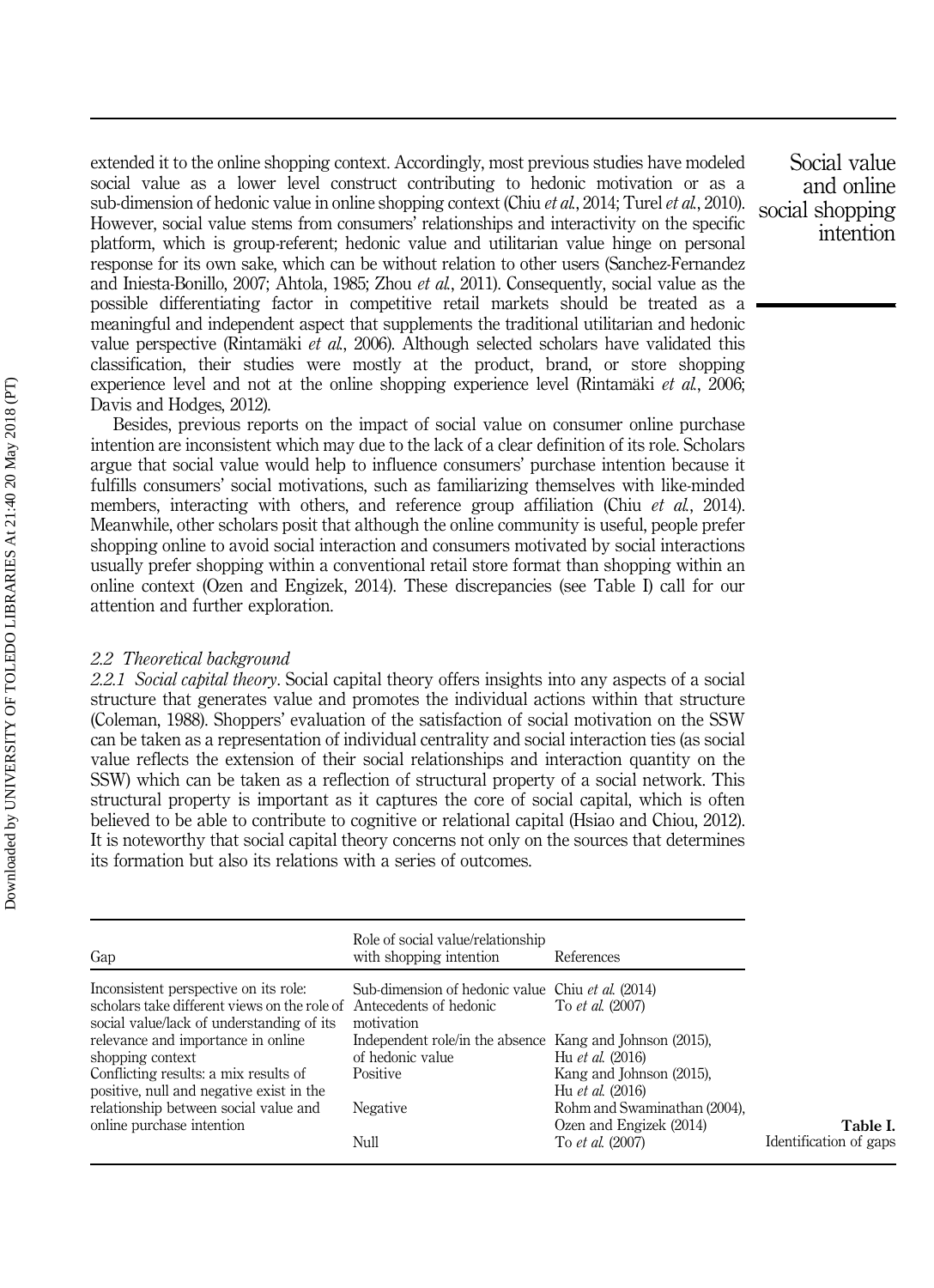Based on social capital theory, interpersonal relationships (or affiliation with the groups and the networks) should be treated not only as a social structure, but also as resources for reaping benefits (Sobel, 2002). Based on this assumption, the social aspects in the SSW are expected to offer shoppers with both instrumental and experiential benefits (Hsiao and Chiou, 2012) which were frequently neglected by previous studies. Therefore, the social capital theory offers a meaningful perspective for the present study to understand the relationship between social value and the self-referent value dimensions (utilitarian value and hedonic value).

2.2.2 Belief adjustment model. The belief adjustment model assumes that consumers would adjust their beliefs in the light of a sequential anchoring-and-adjustment process ( Janson and Cecez-Kecmanovic, 2005). Consumers' value perceptions in the beginning stage can usually serve as the initial anchors; and the strength of these anchors would gradually be changed as new information sequentially comes in. This belief adjustment model has already received considerable support from empirical studies conducted in different settings (Bolton, 1998; Mittal et al., 1999). Shoppers in a social shopping context could also go through the same adjustment process. This assumption mainly emerges from the fact that the passage of time can greatly shape consumers' perception of community experience (Mathwick et al., 2008; Bagozzi and Dholakia, 2006). This accumulation of experience may offer an insight into the dramatic differences in consumer's attitudes and behaviors between new members and experienced ones. The reason for the adoption of the classification of consumers into new members and experienced ones is to help to offer a clearer view of the exact nature of the moderating effect.

#### 3. Research model and hypotheses

#### 3.1 The relationship among social value, utilitarian value, and hedonic value

3.1.1 Relationship of social value and utilitarian value. Social value captures shoppers' active involvement in socializing, which can be taken as a reflection of their social capital on the SSW. Social capital can broaden the sources of information and elevate information's quality and relevance (Adler and Kwon, 2002) and it is the resource available to the actors as a function of their location in the structure of their social relations. Shoppers on SSW are able to socialize with others, share their own experiences, and simultaneously get information and suggestions from others. The utility inherent to perceived social value, therefore, resides in the knowledge to be tapped in the entire community when the need arises, which gives substance to the relationships cultivated online and provides them with value that exceeds intimacy between individuals (Mathwick et al., 2008; Vock et al., 2013). Social shoppers can rely on the useful information and recommendations from the social network to reduce risk in their purchase decisions (Cole, 2007; Zhang et al., 2017). Consumption, therefore, has been turned into a process whereby consumers collaborate with each other to support the welfare of all community members as collective cognitive resources can be created and maintained in their socializing process (Sun *et al.*, 2016). Hence, we expect:

H1. Social value is positively related to a consumer's evaluation of utilitarian value generated on SSWs.

3.1.2 Relationship of social value and hedonic value. The socialization need fulfilled from SSW forms a social core and creates camaraderie among shoppers on it, and this involvement in the socialization among consumers facilitated by SSW are expected to generate hedonic experiences (Palmer and Koenig-Lewis, 2009). To be more specific, social value, while reflects the extension of their social relationships and interaction quantity on the SSW, captures the core of social capital. Meanwhile, social capital, which fulfills shoppers' intrinsic need for relatedness (Ryan and Deci, 2000), can be a source of pleasurable experience (Hsiao and Chiou, 2012).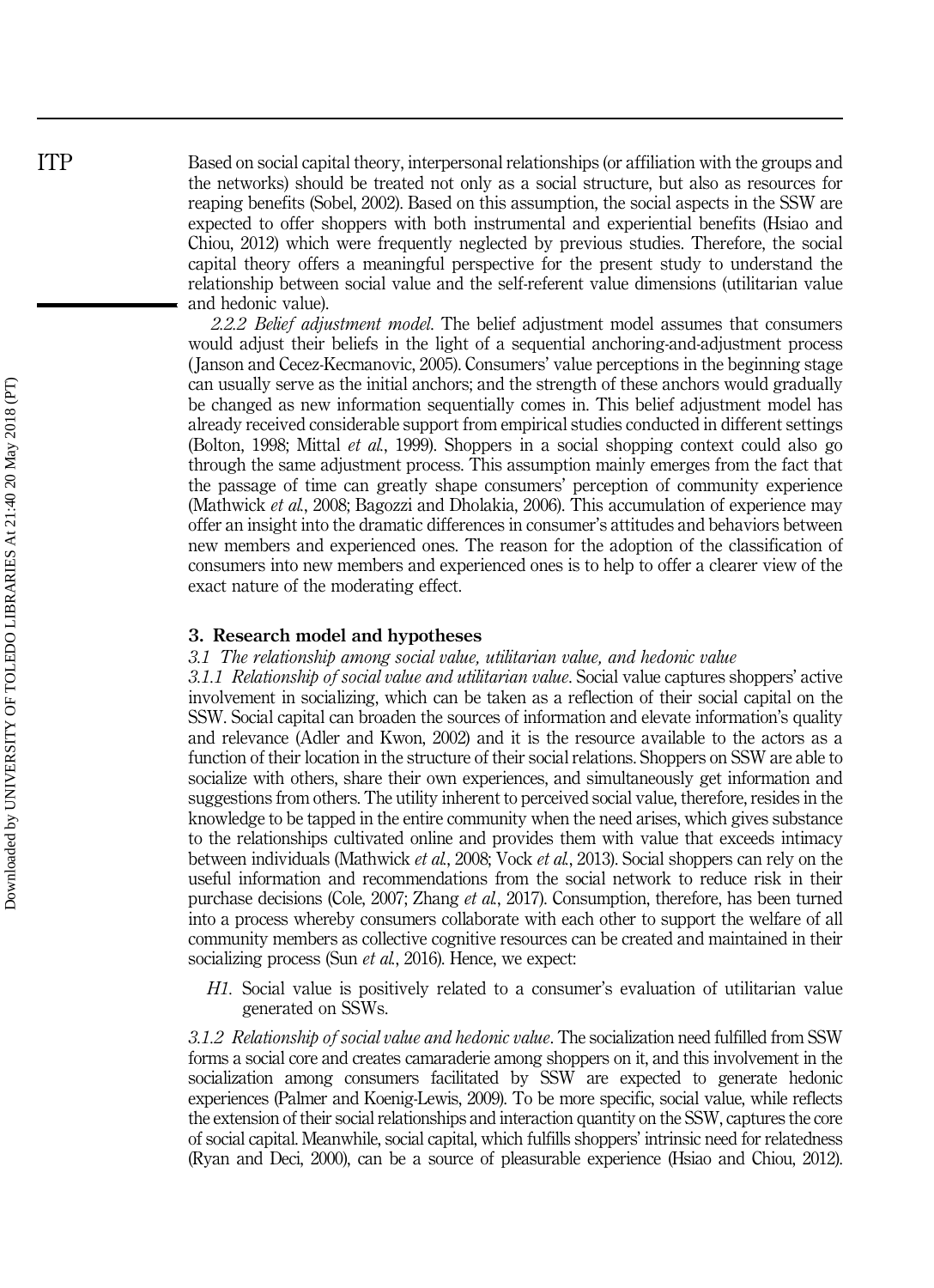Hence, the social value realized on the SSW is supposed to facilitate the expression of intrinsic satisfaction that usually flourishes with higher possibility in contexts characterized by a sense of relatedness (Ryan and Deci, 2000). Therefore, we expect that:

Social value and online social shopping intention

H2. Social value is positively related to a consumer's evaluation of hedonic value generated on SSWs.

#### 3.2 Consumer perceived value and purchase intention

With an overwhelming range of choices of products and retailers available online, consumers may have to invest much effort to locate an appropriate seller and find the preferred product (Su, 2008). Such searching and locating efforts will greatly influence shoppers' purchase behavior and channel choice. Purchase intention will be generated when shoppers feel that SSWs fulfill their longing for efficiency in accomplishing task-related end (Kim and Han, 2011).

Despite task-related purpose, shoppers also expect to enhance their consumption experience through the hedonic aspects of consumption (Dhar and Wertenbroch, 2000). Positive attitudes generated from the hedonic feeling of using the SSW may encourage shoppers to spend more time on it and cultivate a higher affinity with the website, which suggests a stronger intention to purchase from it (Hsu *et al.*, 2014).

Dennis et al. (2010) suggest that consumers would choose to engage in social shopping rather than traditional shopping because it can fulfill the unmet social need among consumers, especially among young female consumers. Being able to socialize with other consumers is becoming increasingly important in buying behaviors as online stores provide consumers with an ever-expanding social interaction capability (Chiu *et al.*, 2014). The social value therefore is assumed to have an important influence on their behavioral intention. Hence, we expect that:

- H3. Consumer perceived utilitarian value is positively associated with a consumer's purchase intention on SSWs.
- H4. Consumer perceived hedonic value is positively associated with their purchase intention on SSWs.
- H5. Consumer perceived social value is positively associated with their purchase intention on SSWs.

#### 3.3 The moderating effect of perception of other members' characteristics

3.3.1 The moderating effect of perceived similarity. Perceived similarity is defined as members' similarity in terms of preferences and tastes toward products (Shen, 2010). People usually evaluate those who are similar to them more highly (Byrne *et al.*, 1967). They are more likely to seek advice from like-minded people to ease the product finding process and establish confidence in their shopping choices. Therefore, shoppers usually attribute more value from interacting with like-minded members. Consumer perceived similarity with their interaction partners can also generate positive emotional feelings since they would be more united and the interaction will not encounter many conflicts (Insko and Schopler, 2013). The shopping experience in which people can interact with and establish relationships with like-minded people will be more reassuring and enjoyable. Hence, we expect:

- H6a. The relationship of social value and utilitarian value is stronger when perceived similarity is high.
- H6b. The relationship of social value and hedonic value is stronger when perceived similarity is high.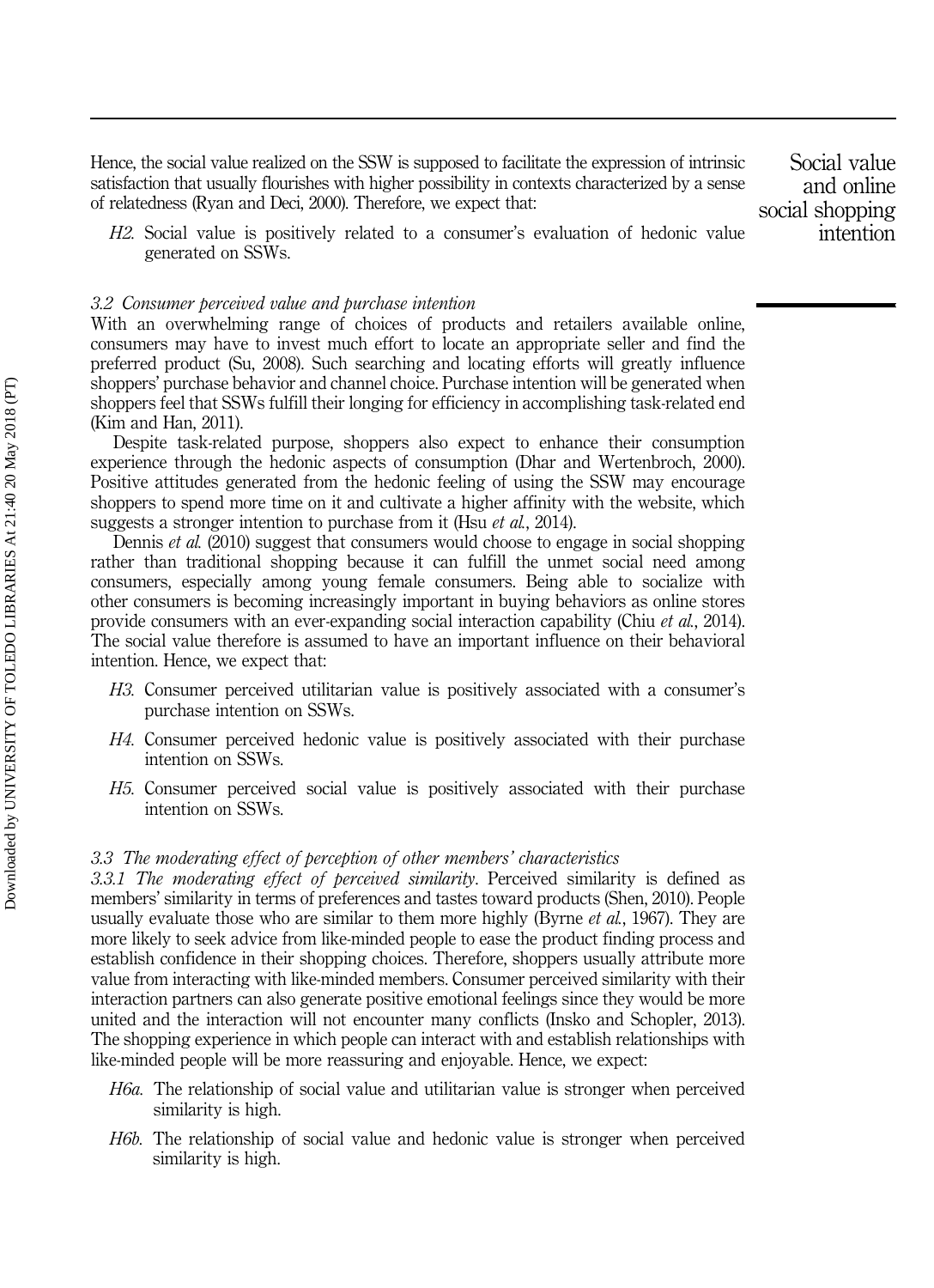3.3.2 The moderating effect of perceived expertise. Perceived expertise is associated with the skills, competencies, and characteristics that could make a party capable of influencing others within a particular domain (Mayer *et al.*, 1995). Shoppers tend to take shopping cues from influential people before they make purchase decisions (Hsiao *et al.*, 2010). When consumers perceive other participants on the SSW as having a high level of expertise, they would regard relationships and interactions on the website as advantageous due to the potential professional advice and useful information that they can receive. This reliance on influential or expert others is considered a shortcut for decision-makers (Grange and Benbasat, 2008). Besides, previous studies indicate that the information quality of the site could also greatly influence consumers' affective evaluation of the site (Liang and Chen, 2009). Correspondingly, the relationships and interactions with expert members contribute to shoppers' perception of both usefulness and enjoyment on the SSW. Hence, we expect:

- H7a. The relationship of social value and utilitarian value is stronger when perceived expertise is high.
- H7b. The relationship of social value and hedonic value is stronger when perceived expertise is high.

#### 3.4 Role of experience

Given the nature of social shopping, online shoppers usually start their journey with establishing their own social networks on the SSW (Li *et al.*, 2013). As community experience accumulated, they would become more familiar with the website features, form their own preferences and maintain their own circle of friends. Under this circumstance, shoppers would be more likely to obtain useful information from socializing activities that could contribute to their purchasing decision making, as they know more about whom to turn to. Hence, it is expected that social shoppers at this stage would be more able to realize their utilitarian purpose from socialization need satisfaction. In addition, in comparison to experienced members, inexperienced members are more likely to be indulged in socializing activities *per se* (such as making new friends, engaging in community activities, etc.). The exploration of the socialization activities may lead shoppers to extract more hedonic value from the SSW (Huang, 2003). Therefore, inexperienced members' hedonic perception is expected to be dramatically strengthened through the socializing capability provided by the SSW. Accordingly:

- H8a. The relationship of social value and utilitarian value is stronger for experienced members.
- H8b. The relationship of social value and hedonic value is stronger for inexperienced members.

Shoppers' purchase intention, to the degree that it exists among inexperienced members, is likely to be framed in terms of social fun components on the SSW (Wang and Zhang, 2012). However, consumers participating in social shopping activities may eventually change from a social fun perspective to a utilitarian perspective. While this conjecture was put forward by Wang and Zhang (2012), it has not yet been empirically validated. For those inexperienced consumers, the hedonic components of the SSW can exert a more salient effect. However, as they become more experienced, they would form a better understanding of their own needs and would be more likely to accomplish a match between what they need and what the SSW can offer. At the same time, experienced users' perceived hedonic value might decrease because of the familiarity due to repeat stimulation from the websites (Hammond et al., 1998). Accordingly, online consumers may eventually shift from hedonic usage to functional usage of the SSW. Hence, we expect:

H9a. The relationship of utilitarian value and purchase intention is greater for experienced than for inexperienced consumers.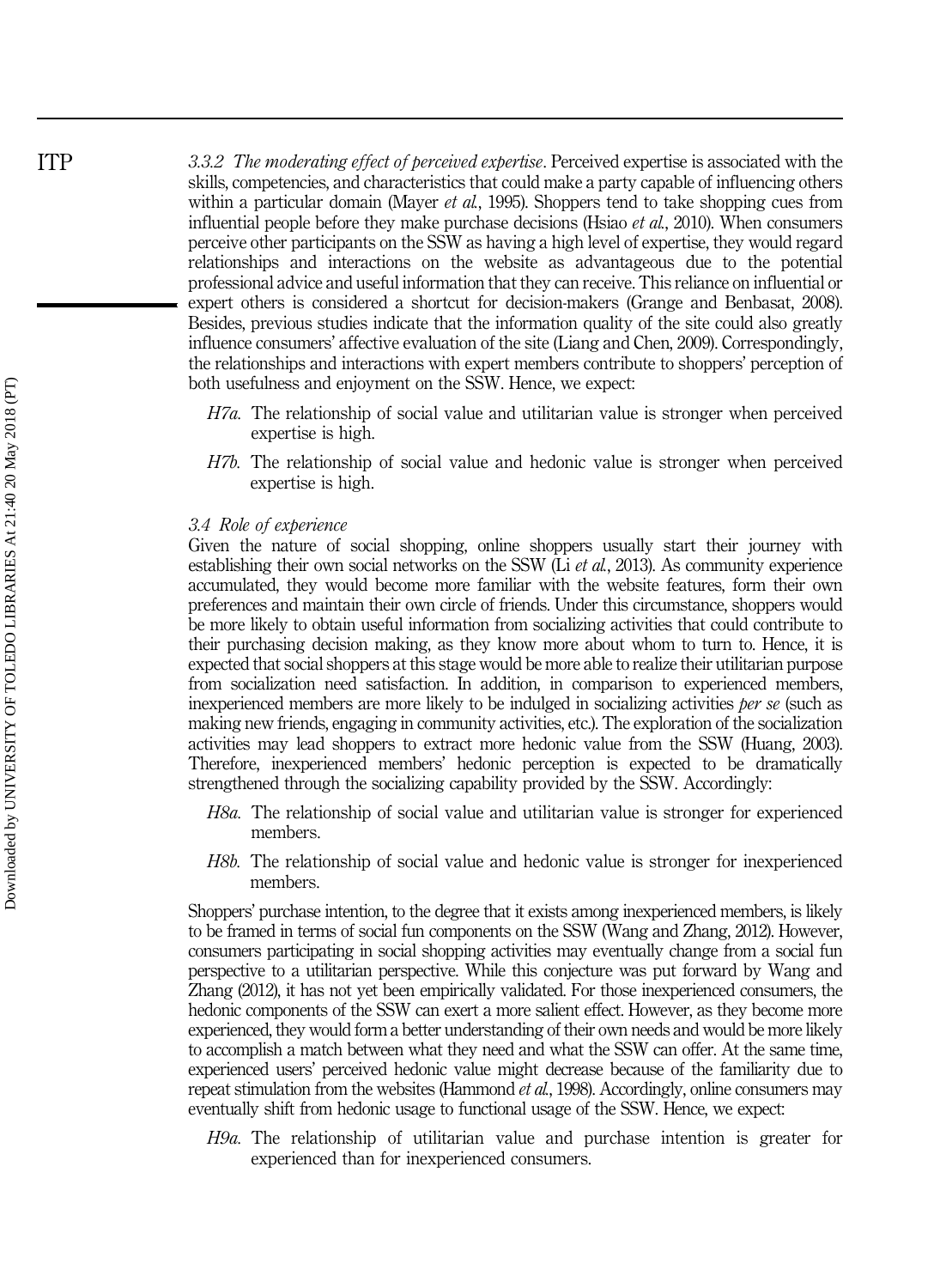H9b. The relationship of hedonic value and purchase intention is greater for inexperienced than for experienced consumers.

The research model is shown in Figure 1.

#### 4. Research methodology

This study adopted the survey method to test our hypotheses because it is a well-adapted approach to reveal the personal and social beliefs and attitudes, and it could help generalize research findings (Fang et al., 2014).

#### 4.1 Measurement development

The instruments of constructs were developed as follows: the relevant literature was assessed to identify the scales that have already been validated; the instruments were thoroughly reviewed. All items adopted in the survey were drawn from existing research, although we have also adapted the wording to fit the current research context. In discussion with those familiar with both the research context and the survey research method, we identify if the factors will accurately represent the meaning of the constructs on the SSW. All measurement items were measured with a seven-point Likert scale ranging from "strongly disagree" to "strongly agree." These items are shown in Table AI. Moreover, the previous literature suggested that the age, gender, level of education, and income of consumers may affect their own intention to purchase a product online (Lee *et al.*, 2007). Therefore, these demographic variables were incorporated into our model as control variables to ensure that the empirical results of this study would not be affected by covariance with other variables.

#### 4.2 Sampling and survey procedures

A leading and representative SSW (Mogujie.com) in China was selected as the research context of this study. Mogujie.com was established in 2011 and it has more than 100 million of registered users by 2014. They claim their business strategy as "social networking + shopping"



Research model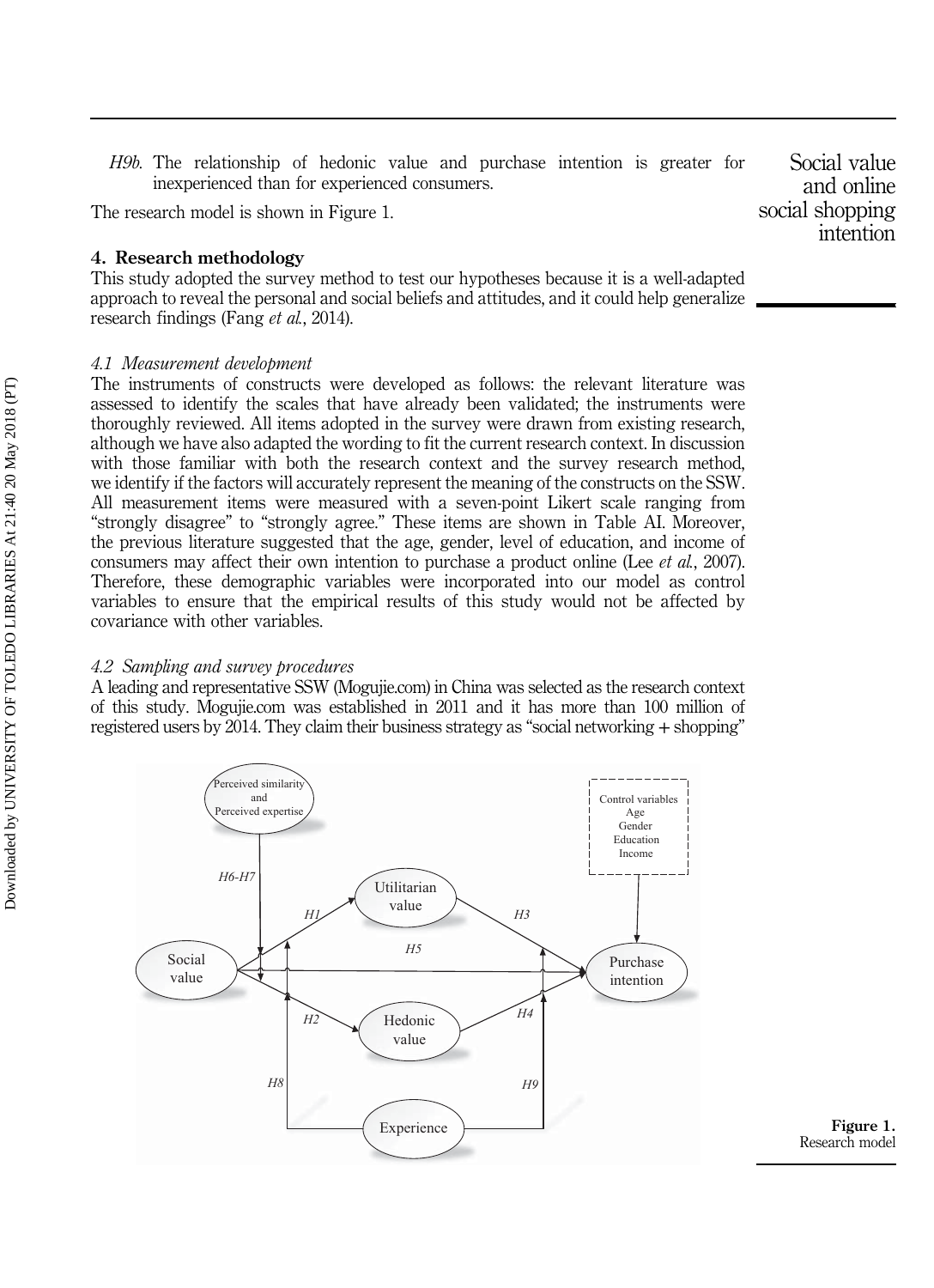and set their own goal as to improve shoppers' shopping decisions. Shoppers are able to establish their own profile and post their own purchases. Meanwhile, shoppers can also track others' updates, commenting or clicking "like" on it and establishing friendships with others through "follow" mechanisms. The link of the purchase page is available with the posts. Many other social networking mechanisms (such as group chat) have also been embedded within Mogujie.com to help to smooth consumers' shopping experience. Therefore, we think that Mogujie.com can be the right platform for us to conduct the research.

The present study involved the registered users of the SSW as its target sample, and we administered an online survey to collect the data. The questionnaire was generated in an online survey servicing website in China ([www.wenjuanxing.com\)](www.wenjuanxing.com). We directly invite shoppers on the Mogujie.com through sending them the hyperlink of our online questionnaire and we offered 300 points to those who partake and complete our survey. We received 293 responses, with a response rate of 42 percent. However, 21 of these responses were considered invalid because they were incomplete or were complete in less than 8 minutes given the length of our questionnaire. Table II shows the demographics of the entire sample.

#### 5. Results

#### 5.1 Measurement model

The content, convergent, and discriminant validities of the measurement model were examined. The results are shown in Table III. Content validity was assessed by testing Cronbach's  $\alpha$ , composite reliability, and average variance extracted (AVE). The Cronbach's  $\alpha$  scores ranged from 0.843 to 0.919, which were above the benchmark value of 0.70. The values of composite reliability varied between 0.828 and 0.944, which were higher than the recommended 0.7 (Nunnally, 1978). The AVEs of all constructs were above 0.5. Moreover, all loading scores were higher than the desired threshold of 0.7. These findings confirm that the convergent validity of the measurements is acceptable.

|                                  | Items                    | $\%$  |
|----------------------------------|--------------------------|-------|
| Gender                           | Male                     | 22.43 |
|                                  | Female                   | 77.57 |
| Age range                        | Below 18                 | 0.74  |
|                                  | 19-24                    | 29.04 |
|                                  | 25-31                    | 37.13 |
|                                  | 32-40                    | 29.78 |
|                                  | 40 or above              | 3.31  |
| Educational level                | Below high school        | 2.21  |
|                                  | High school              | 10.29 |
|                                  | Undergraduate            | 77.57 |
|                                  | Master's degree or above | 9.93  |
| Personal income in RMB (monthly) | <b>Below 1,000</b>       | 12.50 |
|                                  | 1,000-1,999              | 8.09  |
|                                  | 2,000-3,999              | 21.32 |
|                                  | 4,000-5,999              | 29.41 |
|                                  | 6,000-7,999              | 15.81 |
|                                  | 8,000 and above          | 12.87 |
| Length of usage                  | Less than six months     | 52.57 |
|                                  | Six months to two years  | 29.78 |
|                                  | More than two years      | 17.65 |
| Note: $n = 272$                  |                          |       |

Table II. Demographics of respondents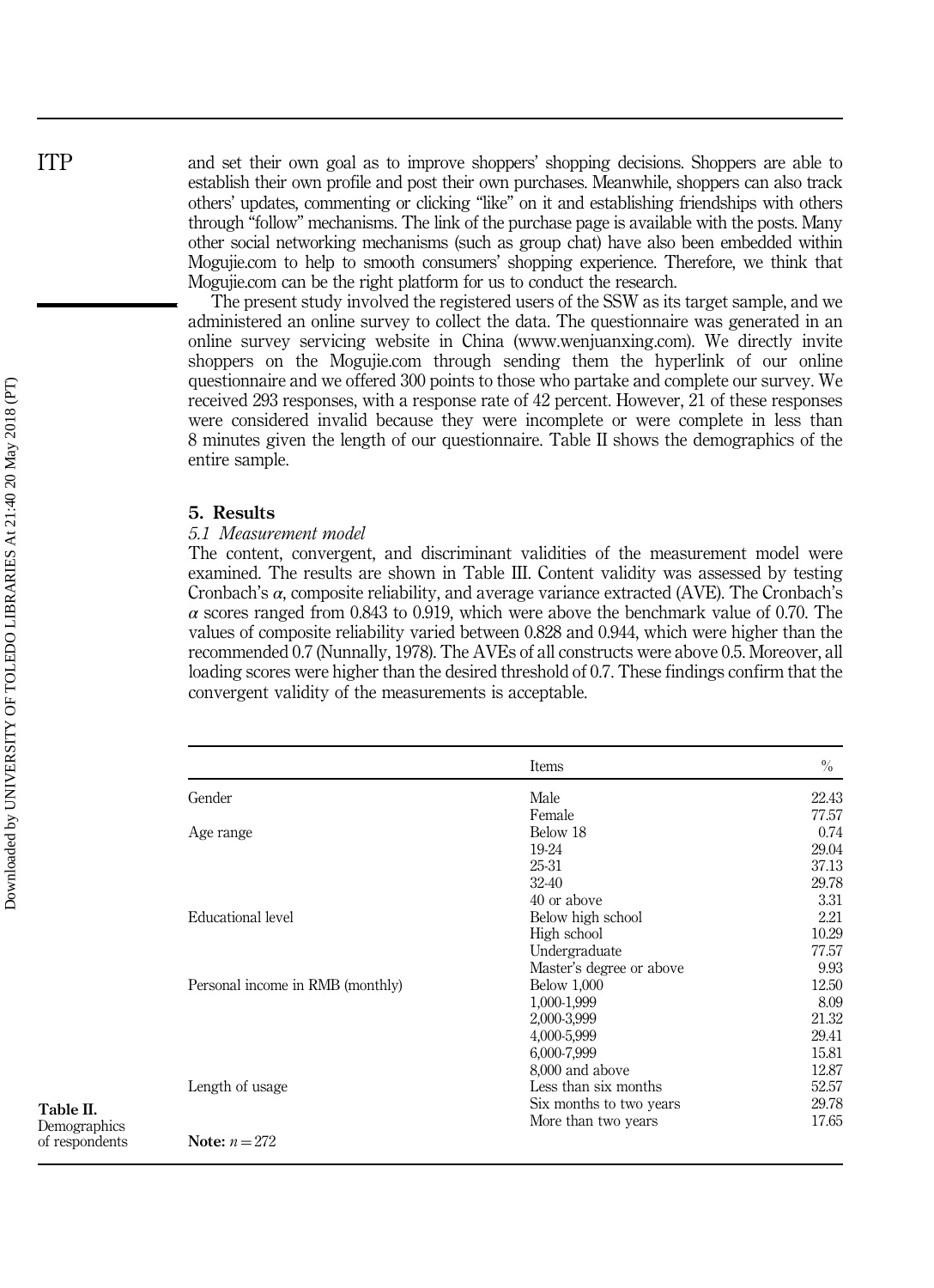| Construct            | Item            | Loading | AVE   | Composite reliability | Cronbach's $\alpha$ | Social value<br>and online |
|----------------------|-----------------|---------|-------|-----------------------|---------------------|----------------------------|
| Social value         | SV <sub>1</sub> | 0.910   | 0.807 | 0.944                 | 0.920               | social shopping            |
|                      | SV <sub>2</sub> | 0.896   |       |                       |                     |                            |
|                      | SV <sub>3</sub> | 0.914   |       |                       |                     | intention                  |
|                      | SV <sub>4</sub> | 0.873   |       |                       |                     |                            |
| Utilitarian value    | UV1             | 0.827   | 0.694 | 0.901                 | 0.853               |                            |
|                      | UV <sub>2</sub> | 0.833   |       |                       |                     |                            |
|                      | UV <sub>3</sub> | 0.868   |       |                       |                     |                            |
|                      | UV <sub>4</sub> | 0.803   |       |                       |                     |                            |
| Hedonic value        | HV1             | 0.707   | 0.564 | 0.885                 | 0.843               |                            |
|                      | HV2             | 0.798   |       |                       |                     |                            |
|                      | HV <sub>3</sub> | 0.718   |       |                       |                     |                            |
|                      | HV4             | 0.838   |       |                       |                     |                            |
|                      | HV <sub>5</sub> | 0.729   |       |                       |                     |                            |
|                      | HV <sub>6</sub> | 0.705   |       |                       |                     |                            |
| Perceived similarity | PS1             | 0.851   | 0.694 | 0.900                 | 0.853               |                            |
|                      | PS <sub>2</sub> | 0.841   |       |                       |                     |                            |
|                      | PS <sub>3</sub> | 0.830   |       |                       |                     |                            |
|                      | PS <sub>4</sub> | 0.810   |       |                       |                     |                            |
| Perceived expertise  | PE1             | 0.885   | 0.737 | 0.918                 | 0.881               |                            |
|                      | PE <sub>2</sub> | 0.855   |       |                       |                     |                            |
|                      | PE <sub>3</sub> | 0.887   |       |                       |                     |                            |
|                      | PE4             | 0.806   |       |                       |                     |                            |
| Purchase intention   | PU1             | 0.906   | 0.813 | 0.929                 | 0.884               | Table III.                 |
|                      | PU <sub>2</sub> | 0.918   |       |                       |                     | Results of convergent      |
|                      | PU <sub>3</sub> | 0.881   |       |                       |                     | validity test              |

Fornell and Larcker (1981) asserted that discriminant validity could be assessed with the relationship between the correlations among constructs and the square roots of AVEs. Table IV shows the correlations between constructs. Cross-loadings for measures are shown in Table AII. Via confirmatory factor analysis, the cross-loading method revealed that the measurement items had a higher loading score on their own construct than those for others. The square roots of AVEs of all constructs achieved a higher score than the correlations between constructs, which indicates sufficient discriminant validity.

The problem of multicollinearity may influence the results of the multiple regression analysis. Multicollinearity is usually checked by examining the variance inflation factors (VIFs) and tolerance values of the independent values. In studies, VIFs should generally be lower than 10 and tolerance values should be higher than 0.1 to ensure that multicollinearity

|                                                                                                                         |       | 2     | 3     | 4     | 5     | 6     |       | 8     | 9     | 10       |                     |
|-------------------------------------------------------------------------------------------------------------------------|-------|-------|-------|-------|-------|-------|-------|-------|-------|----------|---------------------|
| 1. Social value                                                                                                         | 0.898 |       |       |       |       |       |       |       |       |          |                     |
| 2. Utilitarian value                                                                                                    | 0.476 | 0.833 |       |       |       |       |       |       |       |          |                     |
| 3. Hedonic value                                                                                                        | 0.581 | 0.637 | 0.751 |       |       |       |       |       |       |          |                     |
| 4. Perceived expertise                                                                                                  | 0.469 | 0.470 | 0.591 | 0.833 |       |       |       |       |       |          |                     |
| 5. Perceived similarity                                                                                                 | 0.456 | 0.510 | 0.610 | 0.534 | 0.741 |       |       |       |       |          |                     |
| 6. Purchase intention                                                                                                   | 0.418 | 0.548 | 0.530 | 0.452 | 0.474 | 0.902 |       |       |       |          |                     |
| 7. Age                                                                                                                  | 0.083 | 0.067 | 0.147 | 0.193 | 0.055 | 0.032 |       |       |       |          |                     |
| 8. Gender                                                                                                               | 0.124 | 0.115 | 0.090 | 0.085 | 0.069 | 0.045 | 0.045 |       |       |          |                     |
| 9. Education                                                                                                            | 0.06  | 0.226 | 0.168 | 0.143 | 0.203 | 0.089 | 0.093 | 0.018 |       |          |                     |
| 10. Income                                                                                                              | 0.256 | 0.143 | 0.272 | 0.239 | 0.223 | 0.118 | 0.586 | 0.021 | 0.265 | $\equiv$ | Тa                  |
| <b>Notes:</b> Age, gender, education, and income are single-item measures. Diagonal elements are square roots<br>of AVE |       |       |       |       |       |       |       |       |       |          | Correlations<br>CO. |

able IV. between constructs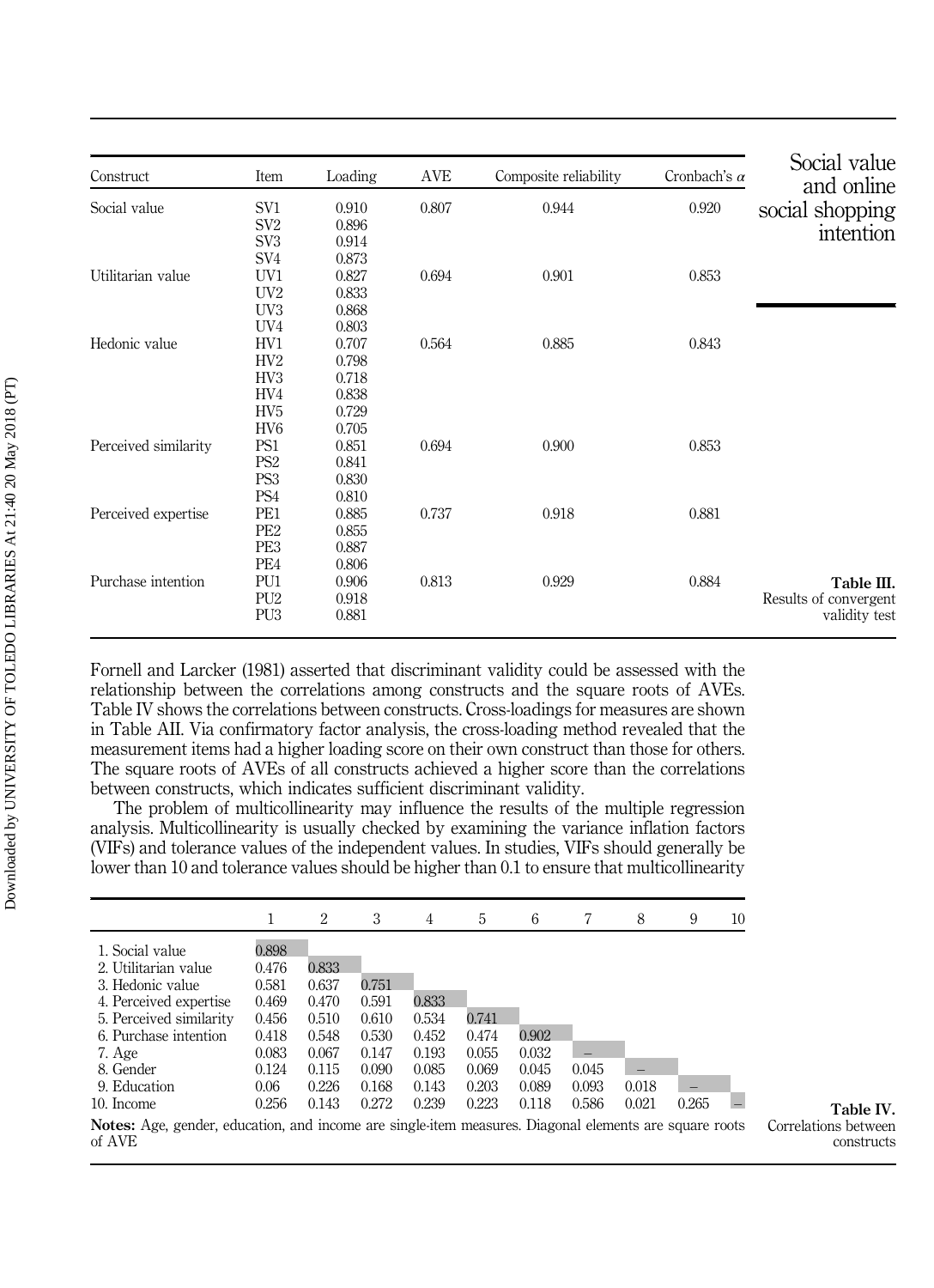would not be a crucial issue (Mason and Perreault, 1991). The results of the current research demonstrated that the VIF values ranged from 1.733 to 2.523, indicating that multicollinearity is not a serious concern for this study.

#### 5.2 Structural model

We employed SmartPLS to analyze the proposed main model. This statistical software package has minimal demand on measurement scales, sample distribution, and size, and it yields a satisfactory performance in the causal-predictive analysis (Adler and Kwon, 2002). All items in the study were standardized. The  $R^2$  indicated that social value explains 23.0 and 50.8 percent of the variance in the utilitarian and hedonic values, respectively. These results signify that the level of explanation power is desirable. Figure 2 shows the relationships among the constructs in this study.

The path coefficients indicate that social value strongly influences utilitarian value  $(\beta = 0.479, p < 0.01)$  and hedonic value  $(\beta = 0.359, p < 0.01)$ . However, we find that social value does not significantly influence purchase intention ( $\beta = 0.099$ ,  $p > 0.05$ ). Moreover, we found that the four control variables (i.e. age, gender, education, and income) do not significantly affect the purchase intention of consumers.

Besides, to rule out the endogeneity concerns on the results between the relationship of value dimensions and consumer purchase intention, we performed an endogeneity test based on the two-step econometric procedure which was put forward by Heckman (1979). First, we calculate the medium of the three value dimensions and then divide the respondents into two groups, respectively: individuals with scores above the mean coded as one and with scores that below the mean coded as zero (dummy variables). We then compute the LAMBDA (i.e. the inverse Mill's ratio) value with SPSS probit model by regressing different groups on all control variables, respectively. Second, we retest the hypotheses with LAMBDA UV ( $\Delta \beta = -0.104$ ,  $t = 1.092$ ), LAMBDA\_HV ( $\Delta \beta = -0.076$ ,  $t = 0.440$ ), LAMBDA\_SV ( $\Delta \beta = 0.055$ ,  $t = 0.366$ ) as the additional control variables for predicting consumers' purchase intention. The results show that they are not statistically significant which indicate the absence of endogeneity.

#### 5.3 Moderation analyses

In this study, we compare the research model across the two sub-samples (i.e. experienced vs inexperienced social shopping members). Following Mathwick et al. (2008), we expect that





**Notes:** \**p*<0.05; \*\**p*<0.01; \*\*\**p*<0.001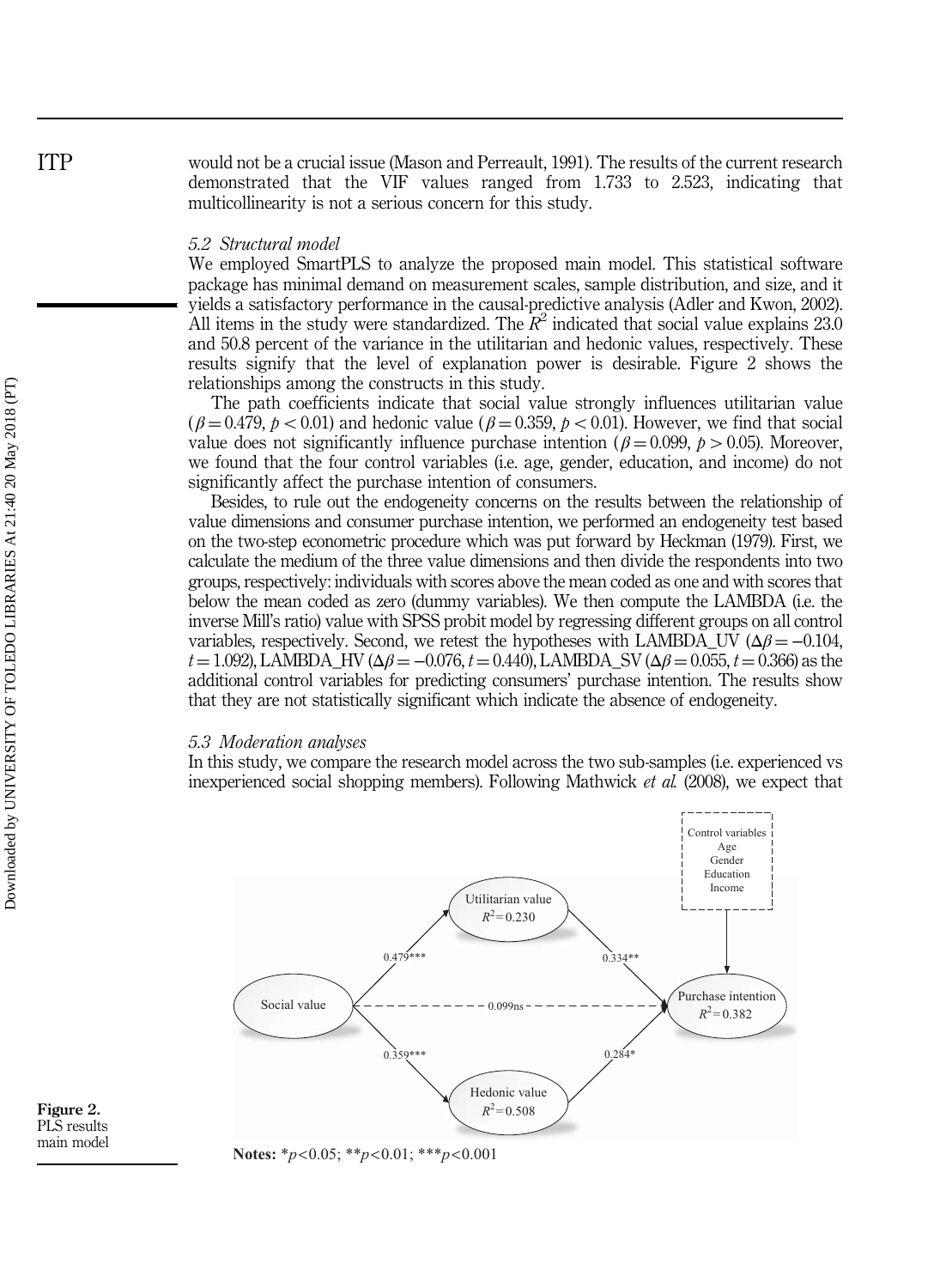consumers are more experienced when their visitation history has exceeded six months. The experience pattern in this study is classified into three groups: nearly 52 percent of the respondents report being new members of the site, with a visitation history of fewer than six months; 17.65 percent of them report having visited the site for more than two years; and the remaining portion of the respondents was categorized between these two extremes. We compared the first group with the last two groups by using a multi-group PLS analysis. Results of the comparison are shown in Figures 4 and 5. In particular, we found that the path coefficient from social value to the utilitarian value of the inexperienced model is significantly stronger than the experienced model  $(\Delta \beta = 0.177, t = 15.94, p < 0.01)$ . Hence, H8a was not supported. On the contrary, the path coefficient from social value to hedonic value of the inexperienced model is significantly stronger than of experienced model  $(\Delta \beta = 0.037, t = 4.01,$  $p < 0.01$ , supporting H8b. Furthermore, the path coefficient from utilitarian value to purchase intention of the inexperienced model is significantly weaker than the experienced model  $(\Delta \beta = 0.225, t = -18.31, \rho < 0.01)$ , supporting H9a. The path coefficient from hedonic value to purchase intention of the inexperienced model is significantly stronger than of the experienced model ( $\Delta \beta = 0.108$ ,  $t = 7.07$ ,  $p < 0.01$ ), supporting H9b (Figure 3).

The moderating effect of perceived expertise and perceived similarity on the relationship among the social, utilitarian, and hedonic values was tested via regression analyses. The interaction term between two respective interacting variables was added to the main model to develop the moderating effect model. The moderating effect was directly examined by conducting the multivariate regression analysis in SPSS.

The results shown in Table V indicate that perceived expertise significantly affects the relationship of social and utilitarian values  $(\Delta \beta = 0.142, t = 2.703, p < 0.05)$  as well as the link between utilitarian and hedonic values  $(\Delta \beta = 0.136, t = 2.965, p < 0.05)$ . Contrarily, perceived similarity does not exert a significant influence on the relationship among all values. Figures 4 and 5 show the significant moderating effects, which were determined with the graphical procedure. When shoppers perceive other members as with low expertise on the SSW, the slope of the relationship between social value and utilitarian value is  $0.175$  ( $p < 0.05$ ) and of the relationship between social value and hedonic value is  $0.214$  ( $p < 0.001$ ).



**Notes:**  $R1^2$  means the  $R^2$  of the model based on the data of the first group (the inexperienced consumers);  $R2^2$  means the  $R^2$  of the model based on the data of the second group (the more experienced consumers).  $*_{p}$  < 0.05;  $*_{p}$  < 0.01;  $*_{p}$  < 0.001

PLS results of experienced and inexperienced users' samples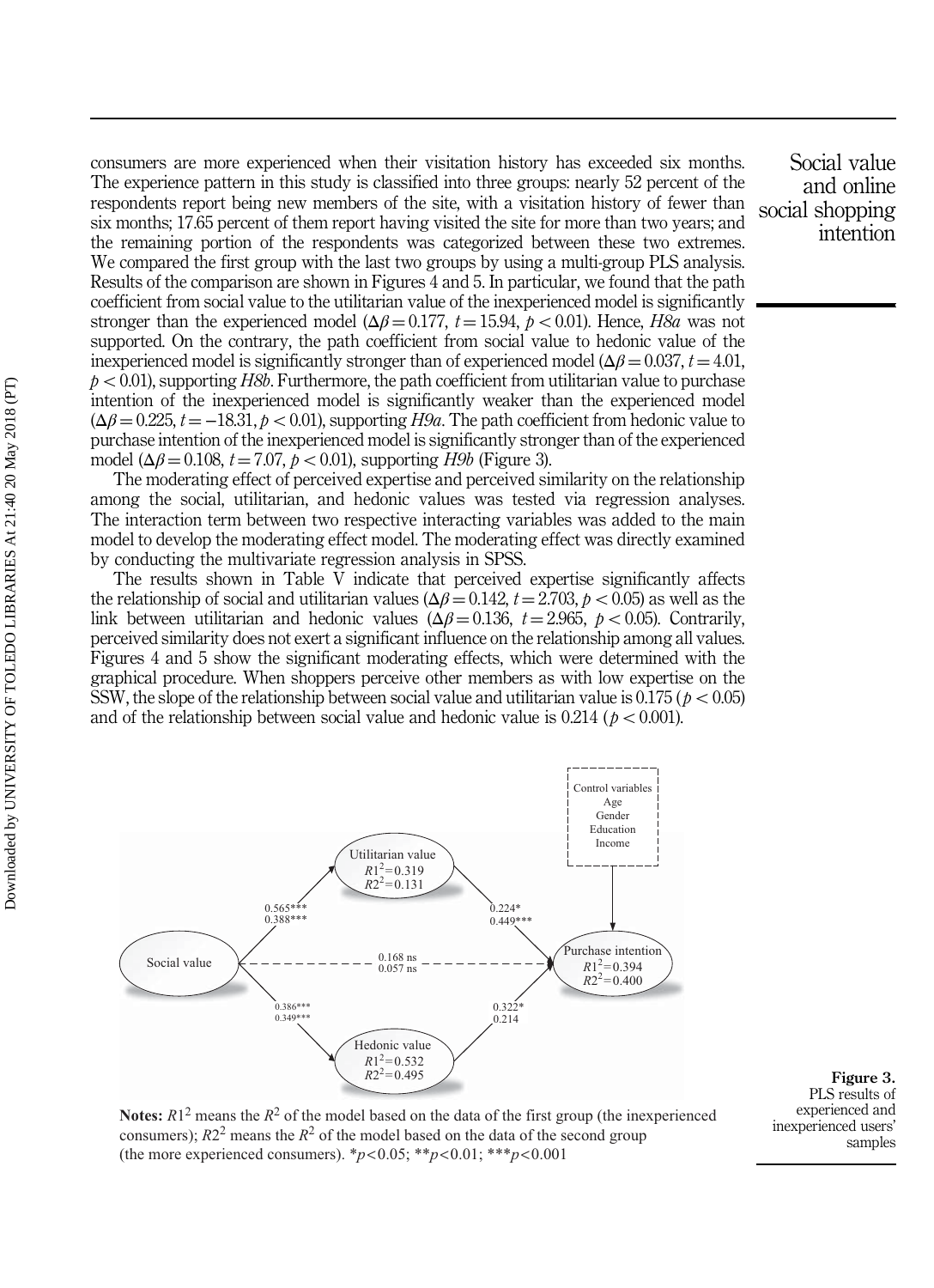| <b>ITP</b>                                       |                                                                 | Model 1                 | Utilitarian value<br>Model 2 |                |                           | Model 3 Model 4 Model 1' Model 2' Model 3' |                         | Hedonic value  | Model 4'                  |
|--------------------------------------------------|-----------------------------------------------------------------|-------------------------|------------------------------|----------------|---------------------------|--------------------------------------------|-------------------------|----------------|---------------------------|
|                                                  | Main effects<br>Social value (SV)<br>Perceived similarity (PS)  | $0.307**$<br>$0.370$ ** | $0.311**$<br>$0.367**$       | $0.328**$      | $0.334**$                 | $0.382**$<br>$0.436**$                     | $0.378**$<br>$0.440**$  | $0.390**$      | $0.396**$                 |
|                                                  | Perceived expertise (PE)                                        |                         |                              | $0.316**$      | $0.354**$                 |                                            |                         | $0.408**$      | $0.444**$                 |
|                                                  | <i>Interactions effects</i><br>$SV \times PS$<br>$SV \times PE$ |                         | $-0.026$                     |                | $0.142*$                  |                                            | 0.027                   |                | $0.136*$                  |
| Table V.<br>Hierarchical<br>moderated regression | $R^2$ value<br>Adjusted $R^2$ value<br><i>F</i> change          | 0.335<br>0.330          | 0.336<br>0.328<br>0.265      | 0.305<br>0.300 | 0.323<br>0.316<br>7.307** | 0.488<br>0.484                             | 0.489<br>0.483<br>0.384 | 0.467<br>0.463 | 0.484<br>0.478<br>8.792** |
| results                                          | Notes: * $b < 0.05$ : ** $b < 0.01$                             |                         |                              |                |                           |                                            |                         |                |                           |



**Notes:** When perceived expertise is high, the slope of the relationship between social value and utilitarian value is  $0.445$  ( $p < 0.001$ ), and when perceive expertise is low, the slope of the relationship between social value and utilitarian value is 0.175 (*p*<0.05)

#### 5.4 Post hoc analyses

We conducted *post hoc* analyses to further assess the nomological network of the proposed model. We examined whether utilitarian and hedonic value would mediate the relationship between social value and consumer purchase intention, following the bootstrapping method suggested by prior literature (Chapman et al., 1996). The bootstrapping method could simultaneously test multiple mediators and has more precise confidence intervals (CI) (Zeithaml, 1988).

The bootstrapping test results shown in Tables VI and VII indicate that in step 1, social value is significantly related to the purchase intention of consumers ( $\beta = 0.418$ ,  $p < 0.001$ ). Moreover, this value dimension significantly influences both the utilitarian ( $\beta = 0.438$ ,  $p < 0.001$ ) and hedonic values ( $\beta = 0.459$ ,  $p < 0.001$ ) in step 2. However, when the utilitarian and hedonic values were adopted as mediators of the relationship between social value and purchase intention in step 3, the effect of social value on purchase intention ( $\beta = 0.111$ ) could not be observed. Therefore, we conclude that utilitarian and hedonic values fully mediate the relationship between social value and purchase intention.

Figure 4. The moderating effects of perceived expertise on the relationship between social value and utilitarian value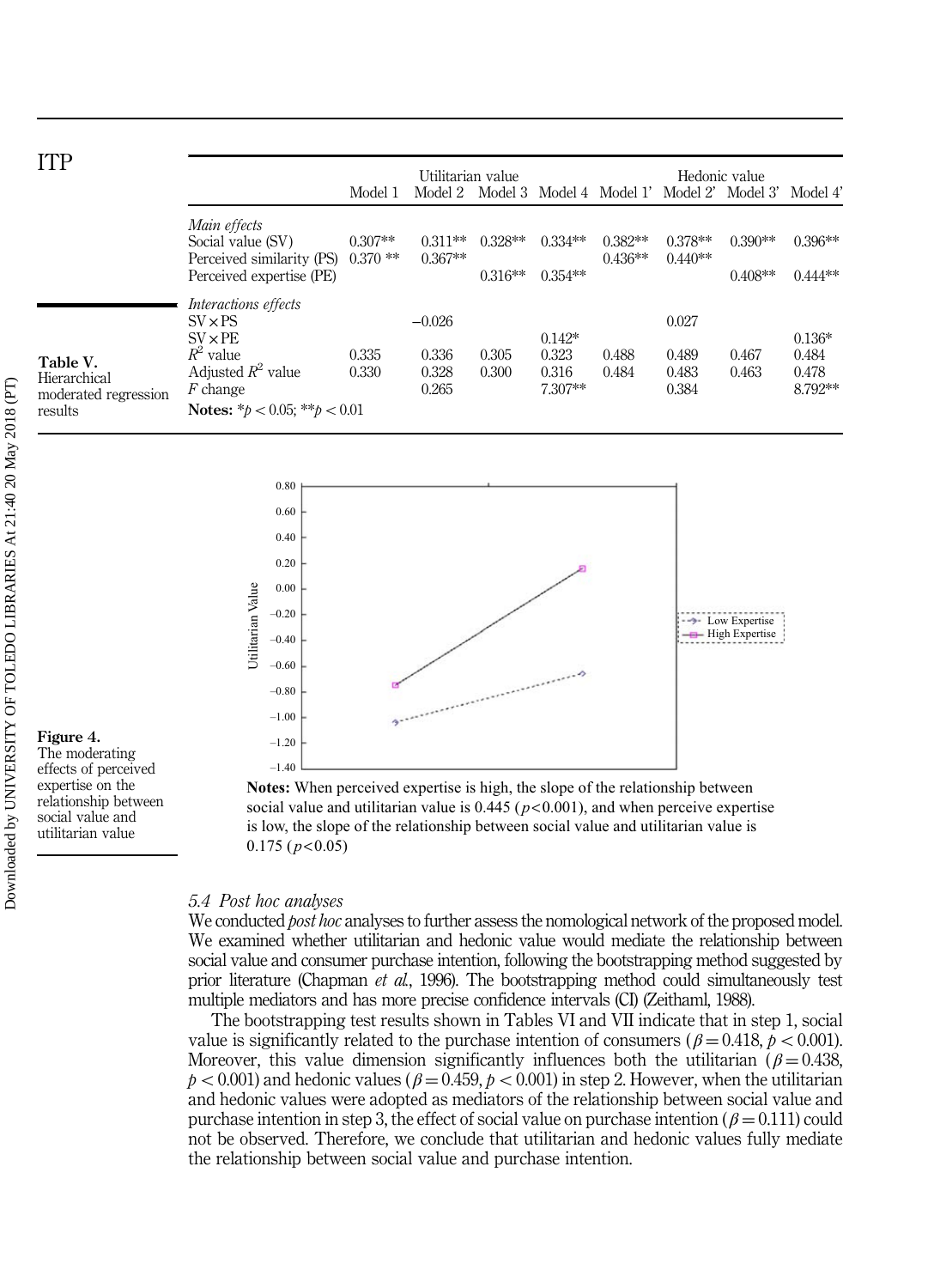

Social value and online social shopping intention

The moderating effects of perceived expertise on the relationship between social value and hedonic value

**Notes:** When perceived expertise is high, the slope of the relationship between social value and hedonic value is  $0.446$  ( $p < 00.001$ ), and when perceive expertise is low, the slope of the relationship between social value and hedonic value is  $0.214$  ( $p < 0.05$ )

|                                     | Step 1: IV to DV |           | Step 2: IV to Mediators | Step 3: Mediators to DV |                        |
|-------------------------------------|------------------|-----------|-------------------------|-------------------------|------------------------|
| Age                                 | $-0.009$         | 0.045     | 0.040                   | $-0.038$                |                        |
| Gender                              | $-0.012$         | 0.057     | 0.021                   | $-0.040$                |                        |
| Education                           | 0.060            | $0.170**$ | $0.082*$                | $-0.029$                |                        |
| Income                              | $-0.002$         | $-0.042$  | 0.057                   | $-0.004$                |                        |
| Social value                        | $0.418**$        | $0.438**$ | $0.459**$               | 0.111                   |                        |
| Utilitarian value                   |                  |           |                         | $0.372**$               |                        |
| Hedonic value                       |                  |           |                         | $0.312**$               |                        |
| $R^2$ value                         | 0.1795           | 0.2724    | 0.3666                  | 0.3675                  |                        |
| Adjusted $R^2$ value                | 0.1640           | 0.2587    | 0.3547                  | 0.3507                  | Table VI.              |
| $F$ change                          | 11.6349          | 19.9163   | 30.7942                 | 21.9111                 | Regression results for |
| Notes: * $b < 0.05$ : ** $b < 0.01$ |                  |           |                         |                         | multiple mediation     |

|              | Effect | Utilitarian value<br>SE | ₿s               | Effect | Hedonic value<br>SЕ | CIs              |                                     |
|--------------|--------|-------------------------|------------------|--------|---------------------|------------------|-------------------------------------|
| Social value | 0.1628 | 0.0413                  | (0.0944, 0.2596) | 0.1433 | 0.0439              | (0.0637, 0.2354) | Table VII.<br>Bootstrapping results |

We further explored the significance of the indirect relationship among the value dimensions by determining whether zero was excluded within the 95% CI (van Riel and Pura, 2005). For the utilitarian value, the 95% CI of the mediating effect was (0.0944, 0.2596), denoting that this value did not contain zero. The 95% CI of the mediating effect for the hedonic value was (0.0637, 0.2354). These results imply that the indirect relationships of social value with the purchase intention of consumers via utilitarian and hedonic values are significant.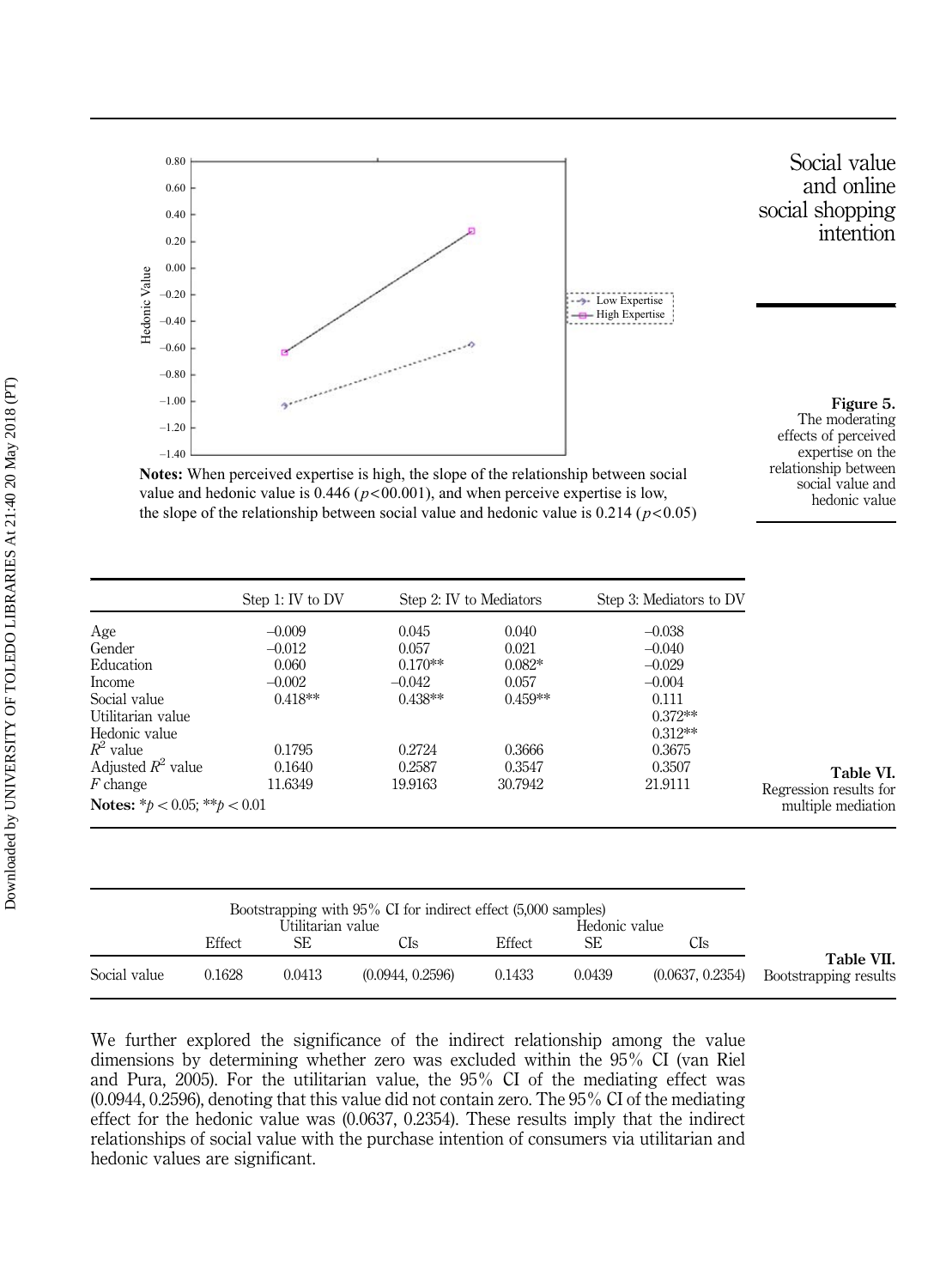#### 6. Discussion

#### 6.1 Findings

This study aimed to explore how the shoppers' social value perception affects their purchase intention in online shopping context through its role and relationships with other value dimensions. The moderating effect of the characteristics of other members on the relationship among the value dimensions and the difference of value perception between experienced and inexperienced members were also tested. The findings are discussed below.

The present study enriches consumers' value theory through employing a social capital perspective to clarify the role of social value and the relationship among value dimensions. The unsupported direct relationship between social value and purchase intention is consistent with some of the previous studies (To *et al.*, 2007) while contrary to others (Sun *et al.*, 2016; Hu *et al.*, 2016). We further conducted the mediation analysis that unravels the full mediating role of utilitarian value and hedonic value in the relationship between social value and purchase intention. The results add evidence to the role of social capital in the social network on an SSW in generating benefits for shoppers (Hsiao and Chiou, 2012).

The moderating role of other members' characteristics sheds lights on the way of how social value is positively associated with utilitarian value and hedonic value. The moderating role of perceived similarity was not supported by our data, while the important moderating role of expertise was supported, which highlights the importance to understand the distinct role of different aspects of other members' characteristics. The possible explanation may be that people visit the SSW mostly for the fantasy and new fashion trends and for the shopping task. Shoppers expect that the other members who come from different backgrounds and who have more knowledge about the field could provide them with more diversified and useful information and recommendations. Therefore, while previous studies stress the importance of other members' similarity in triggering shoppers' response (Liu *et al.*, 2016), the present study shows that may not be an indispensable factor from the perspective of acquiring their self-referent benefits.

The belief adjustment model offers us new insights into the boundary conditions of the consumer value theory. The changing role of different value dimensions on purchase intention and the relationship among them was supported by our data analysis. This is in line with the belief adjustment model in that adjustment occurs in shopper's belief over a span of time during which the shopper experiences the community. It may because inexperienced members usually have a relatively higher demand for social relationship and exchange to accumulate useful information for decision. As for the more experienced shoppers, they would most likely have formed their certain circle of friends and relied less on new relationships; they may also passively follow their online friends' postings and new sharing. Under this circumstance, the contribution of the social value to the evaluation of the utilitarian value and hedonic value would both fade to a certain extent. Besides, the results also validated the assumption (*H9a* and *H9b*) that the consumers on the SSW may eventually change to being utilitarian oriented from being a social fun-seeker (Wang and Zhang, 2012).

#### 6.2 Theoretical and practical implications

6.2.1 Theoretical implications. This study makes at least three major contributions to the literature. First, this study highlighted the importance of supporting the independent role of social value in the online shopping context. The results of the present study help to validate its importance through clarifying its distinctiveness from utilitarian value and hedonic value and highlighting the importance of juxtaposition of these three value dimensions in the online shopping context. Although some recent studies come to realize the importance of the independent role of social value, they still fail to present a complete view of this value perception in online shopping context. We explicitly clarified the independent role of social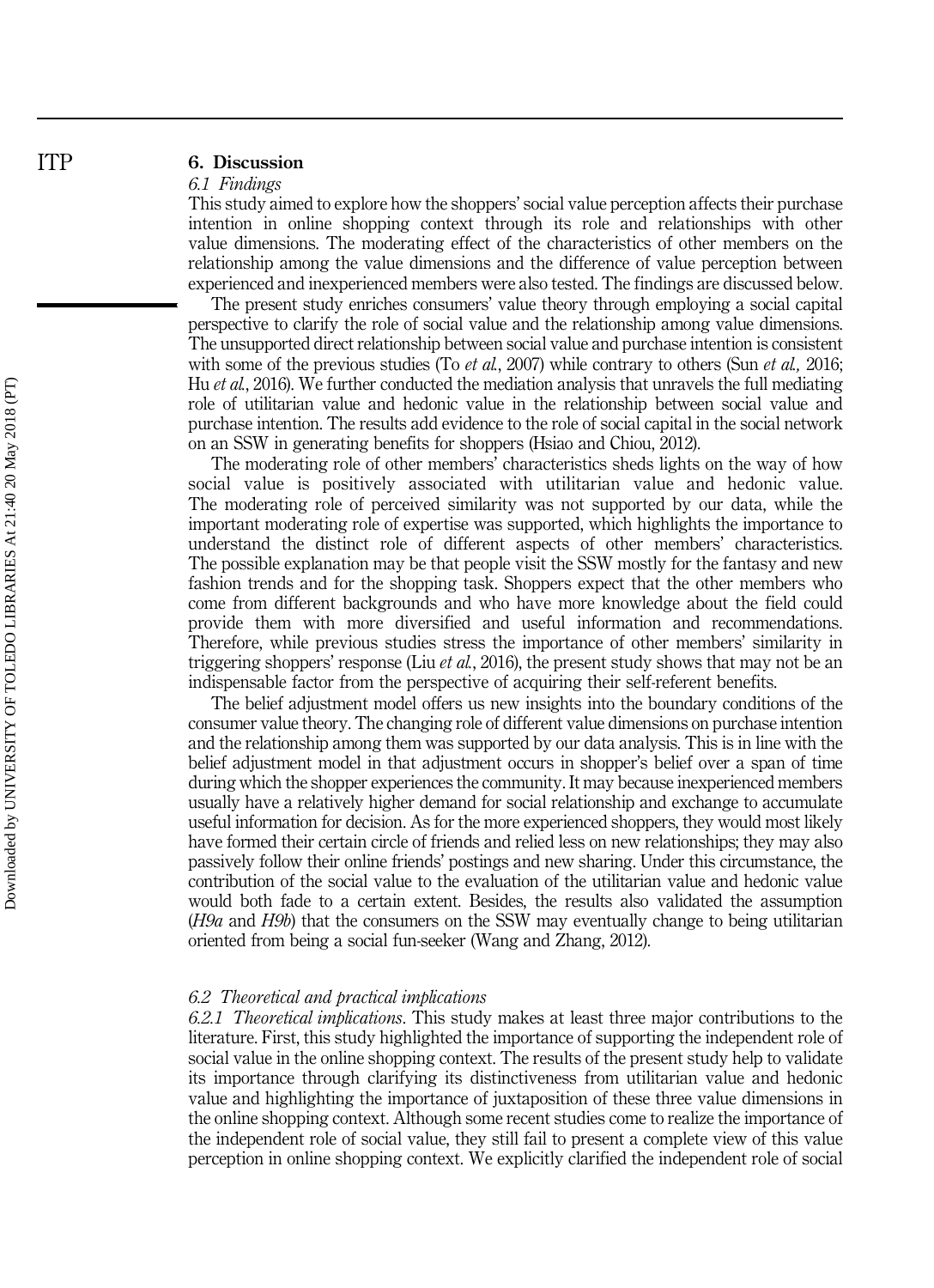value based on its inherent characteristic, which can well validate the legitimacy and necessity of its independent role. This can offer a robust theoretical basis for further studies on the role of social value and the social components in current online shopping context. In addition to informing the relationship among value dimensions, the present study also extend the application of social capital theory and illuminate its impact in the social shopping context, which answers to the call for a social capital perspective toward the interpersonal relationship in the online shopping context (Huang et al., 2015).

Second, the results of this study support the absence of a direct relationship between social value and shoppers' online shopping intention. However, instead of rejecting its role in shoppers' online shopping decision, the present study illuminates its real function mechanism through utilitarian value and hedonic value in shoppers' online shopping decision. By building the research framework on the social capital theory, the present study extends the effort to clarify the conceptual issues of value perception and the inner relationship among different value dimensions. The results assert that socialization in the context of online shopping should not only be known for its social fun aspects, but also for the utilitarian benefits it could yield. This unveils the usually neglected relationship between social value and utilitarian value, which can offer a theoretical basis for further studies on the utilitarian benefits that derived from social mechanisms. Besides, our findings indicate that perceived expertise could positively moderate the relationship of social value with utilitarian and hedonic values. Therefore, this study clarifies the boundary conditions that facilitate the generation of personal benefits from involvement in socialization. The results indicate that emphasis should be given to different aspects of other members' characteristics in different contexts that stress socializing activities. A further exploration of the moderators from the interpersonal perspective in future studies should be encouraged.

Last, while difference that brings by experience has been widely investigated in previous research works, this study extends this line of research by accounting for the distinctive characteristics of the SSW context. The two populations identified on the SSW have distinctly different value perceptions and behavioral intentions. The results indicate that experienced members mainly base their purchase decision on the utilitarian value that this buying channel can bring to them while inexperienced members would focus on the hedonic value it brings. In addition, inexperienced members can extract both higher utilitarian value and hedonic value from social value than experienced members can. While previous studies indicate that both utilitarian value and hedonic value can lead to purchase intention (Chang and Tseng, 2013), the present study further indicates that as shoppers getting more mature, the effect of hedonic value becomes less significant in the social shopping context. This can add further insights into the relationship between shoppers' value dimensions and their purchase intention.

6.2.2 Practical implications. The results of this study provide practitioners with a set of insights into the mechanisms of the SSW. First, this can help vendors regain confidence in the social shopping business mode in China. The understanding of the importance of the satisfying shoppers' socializing need and its function mechanism can help vendors to fine-tune their strategies in creating the computer-mediated social environment that helps them reap commercial profits. Social value is important but it only functions through its facilitation of fulfillment of utilitarian value and hedonic value. Therefore, to not only focus on improving the socializing process, but also on the outcome of this satisfaction of socialization need. To let shoppers actually capture personal benefits from socialization should become the core of the social shopping mode. For example, the website can utilize gamification to organize socialization activities to create higher hedonic value and enable shoppers to form groups to discuss topics that related to the products that they are interested in to enhance utilitarian value.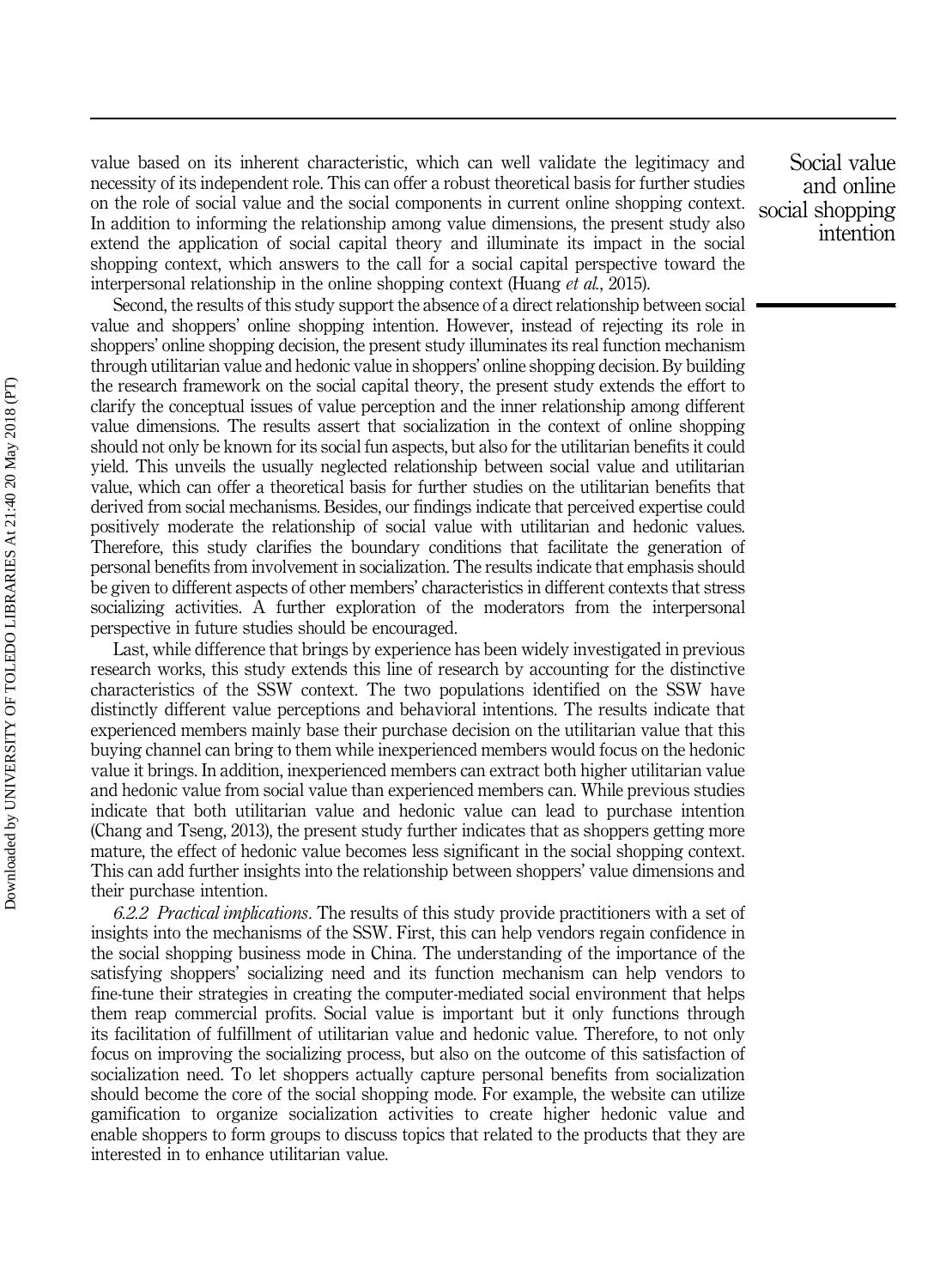Second, this study confirms that the expertise level of users of the SSW is important for retaining the shoppers. The reason may be that people turn to the SSW mostly to improve their own shopping outcome. Hence, members on SSWs may want to acquire support from the other members of the site who have a higher level of expertise to improve their socialization experience and shopping efficiency. In other words, SSWs may need to make sure the presence of expert members on it either through attracting or cultivating them. Many successful SSWs actually have already adopted this strategy by inviting famous stars or snappy dressers to share their shopping experience and buying choices to other buyers on it. The websites can also open special columns to enrich members' knowledge about product and shopping.

Third, the results also suggest that there is no "one-size-fits-all" strategy for the management of shoppers on the SSW. The results indicate that experienced and inexperienced members differ in terms of to what extent value perception influences their purchase intentions. Accordingly, we suggest that when leveraging social value to increase utilitarian value and hedonic value in order to enhance purchase intention, managers should adopt different strategies for experienced and inexperienced members. Incorporating entertainment features into the website would be an effective strategy, especially for attracting and sustaining inexperienced members who are mainly stimulated by hedonic value in their usage of the SSW. However, the same strategy might be less useful for more experienced members. In order to persuade experienced members to commit to a purchase decision, we suggest that managers should put more emphasis on the utilitarian value that the platform can offer. For example, the SSWs can make it easier for the experienced members to keep track of purchase behavior of their established circle of friends.

#### 6.3 Limitations and future research

The present study collected data from only one SSW in one country with shopper's self-report data, which can only be utilized to explicate the relevance between constructs. To validate the casual relationship, longitudinal data may need to be employed. Future studies may need to extend more effort in this aspect.

The products on the SSW are mostly clothes and other accessories. Future studies may consider the exploration of SSW that involves different product categories, such as electrical appliance, traveling product, etc.

Males and females can behave differently in the shopping context. While our sample mainly involves female shoppers, further studies may consider the behavior of male shoppers since they also occupy a significant role in online shopping community.

#### References

- Adler, P.S. and Kwon, S.-W. (2002), "Social capital: prospects for a new concept", [Academy of](https://www.emeraldinsight.com/action/showLinks?doi=10.1108%2FITP-10-2016-0236&crossref=10.5465%2Famr.2002.5922314&isi=000173232800005&citationId=p_6) [Management Review](https://www.emeraldinsight.com/action/showLinks?doi=10.1108%2FITP-10-2016-0236&crossref=10.5465%2Famr.2002.5922314&isi=000173232800005&citationId=p_6), Vol. 27 No. 1, pp. 17-40.
- Ahtola, O.T. (1985), "Hedonic and utilitarian aspects of consumer behavior: an attitudinal perspective", Advances in Consumer Research, Vol. 12 No. 1, pp. 7-10.
- Al-Natour, S., Benbasat, I. and Cenfetelli, R.T. (2008), "The effects of process and outcome similarity on users' evaluations of decision aids\*", *[Decision Sciences](https://www.emeraldinsight.com/action/showLinks?doi=10.1108%2FITP-10-2016-0236&crossref=10.1111%2Fj.1540-5915.2008.00189.x&isi=000255752600003&citationId=p_8)*, Vol. 39 No. 2, pp. 175-211.
- Arnold, M.J. and Reynolds, K.E. (2003), "Hedonic shopping motivations", *[Journal of Retailing](https://www.emeraldinsight.com/action/showLinks?doi=10.1108%2FITP-10-2016-0236&crossref=10.1016%2FS0022-4359%2803%2900007-1&isi=000185041600002&citationId=p_9)*, Vol. 79 No. 2, pp. 77-95.
- Babin, B.J., Darden, W.R. and Griffin, M. (1994), "Work and/or fun: measuring hedonic and utilitarian shopping value", *[Journal of Consumer Research](https://www.emeraldinsight.com/action/showLinks?doi=10.1108%2FITP-10-2016-0236&crossref=10.1086%2F209376&isi=A1994NA77500011&citationId=p_10)*, Vol. 20 No. 4, pp. 644-656.
- Bagozzi, R.P. and Dholakia, U.M. (2006), "Open source software user communities: a study of participation in Linux user groups", [Management Science](https://www.emeraldinsight.com/action/showLinks?doi=10.1108%2FITP-10-2016-0236&crossref=10.1287%2Fmnsc.1060.0545&isi=000238691100010&citationId=p_11), Vol. 52 No. 7, pp. 1099-1115.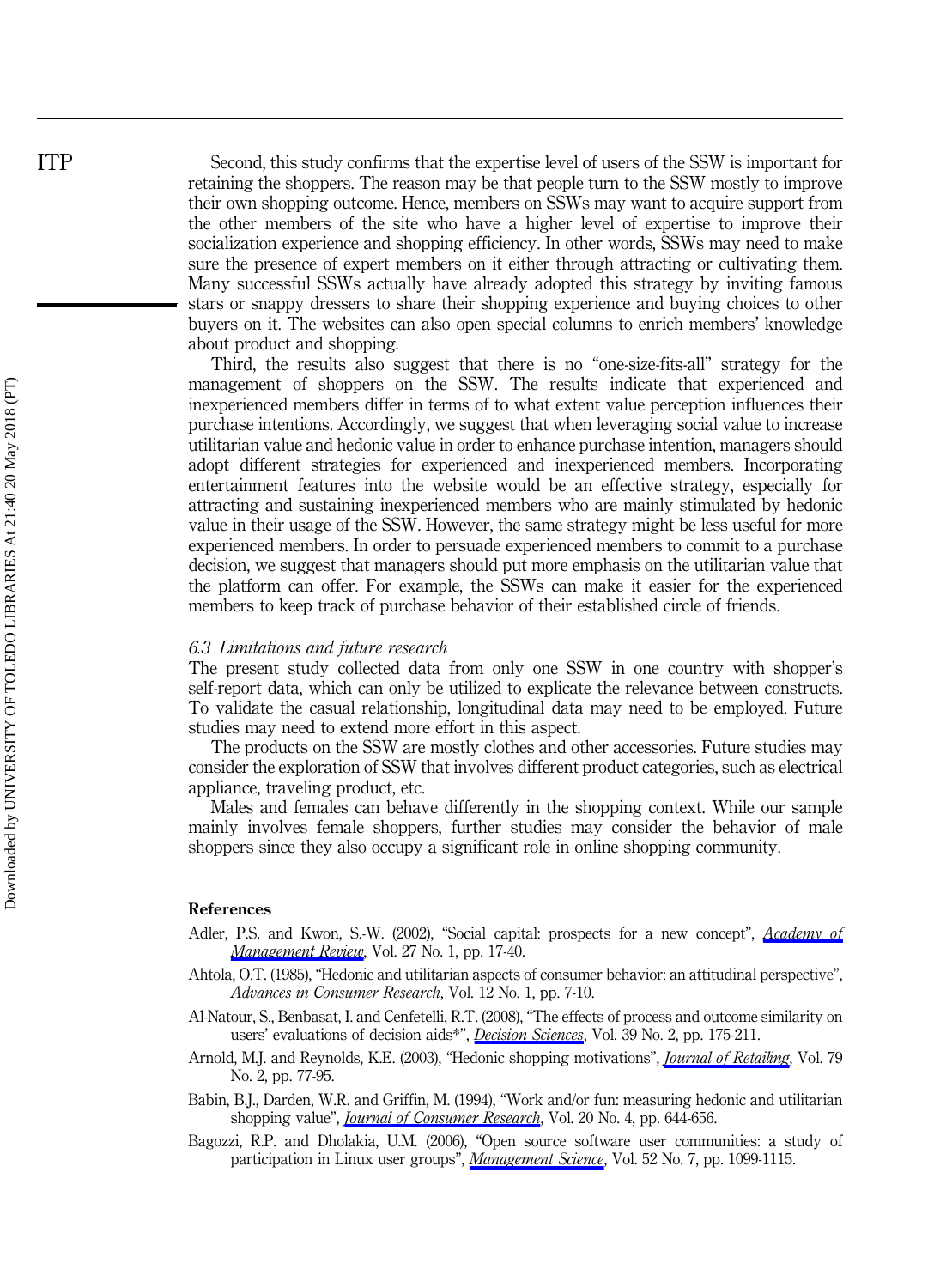- Bolton, R.N. (1998), "A dynamic model of the duration of the customer's relationship with a continuous service provider: the role of satisfaction", *[Marketing Science](https://www.emeraldinsight.com/action/showLinks?doi=10.1108%2FITP-10-2016-0236&crossref=10.1287%2Fmksc.17.1.45&isi=000073614000004&citationId=p_12)*, Vol. 17 No. 1, pp. 45-65.
- Bridges, E. and Florsheim, R. (2008), "Hedonic and utilitarian shopping goals: the online experience", [Journal of Business Research](https://www.emeraldinsight.com/action/showLinks?doi=10.1108%2FITP-10-2016-0236&crossref=10.1016%2Fj.jbusres.2007.06.017&isi=000254680700005&citationId=p_13), Vol. 61 No. 4, pp. 309-314.
- Byrne, D., Griffitt, W. and Stefaniak, D. (1967), "Attraction and similarity of personality characteristics", *[Journal of Personality and Social Psychology](https://www.emeraldinsight.com/action/showLinks?doi=10.1108%2FITP-10-2016-0236&crossref=10.1037%2Fh0021198&isi=A19679030800011&citationId=p_14)*, Vol. 5 No. 1, pp. 82-90.
- Chang, E.-C. and Tseng, Y.-F. (2013), "Research note: E-store image, perceived value and perceived risk", *[Journal of Business Research](https://www.emeraldinsight.com/action/showLinks?doi=10.1108%2FITP-10-2016-0236&crossref=10.1016%2Fj.jbusres.2011.06.012&isi=000319092200010&citationId=p_15)*, Vol. 66 No. 7, pp. 864-870.
- Chapman, G.B., Bergus, G.R. and Elstein, A.S. (1996), "Order of information affects clinical judgment", [Journal of Behavioral Decision Making](https://www.emeraldinsight.com/action/showLinks?doi=10.1108%2FITP-10-2016-0236&crossref=10.1002%2F%28SICI%291099-0771%28199609%299%3A3%3C201%3A%3AAID-BDM229%3E3.0.CO%3B2-J&isi=A1996UZ98700004&citationId=p_16), Vol. 9 No. 3, pp. 201-211.
- Chiu, C.M., Wang, E.T., Fang, Y.H. and Huang, H.Y. (2014), "Understanding customers' repeat purchase intentions in B2C e-commerce: the roles of utilitarian value, hedonic value and perceived risk", [Information Systems Journal](https://www.emeraldinsight.com/action/showLinks?doi=10.1108%2FITP-10-2016-0236&crossref=10.1111%2Fj.1365-2575.2012.00407.x&isi=000327995000005&citationId=p_17), Vol. 24 No. 1, pp. 85-114.
- Coker, K.K., Boostrom, R.E. Jr and Altobello, S.A. (2014), "What makes social shoppers click? The role of social rewards in social shopping", Marketing Management, Vol. 24 No. 1, pp. 66-79.
- Cole, M. (2007), "The networked consumer: a critical review and assessment", *[Journal of Customer](https://www.emeraldinsight.com/action/showLinks?doi=10.1108%2FITP-10-2016-0236&crossref=10.1362%2F147539207X198347&citationId=p_19)* [Behaviour](https://www.emeraldinsight.com/action/showLinks?doi=10.1108%2FITP-10-2016-0236&crossref=10.1362%2F147539207X198347&citationId=p_19), Vol. 6 No. 1, pp. 5-18.
- Coleman, J.S. (1988), "Social capital in the creation of human capital", *[American Journal of Sociology](https://www.emeraldinsight.com/action/showLinks?doi=10.1108%2FITP-10-2016-0236&crossref=10.1086%2F228943&isi=A1988P262400004&citationId=p_20)*, Vol. 94, Supplement, pp. S95-S120.
- Davis, L. and Hodges, N. (2012), "Consumer shopping value: an investigation of shopping trip value, in-store shopping value and retail format", *[Journal of Retailing and Consumer Services](https://www.emeraldinsight.com/action/showLinks?doi=10.1108%2FITP-10-2016-0236&crossref=10.1016%2Fj.jretconser.2012.01.004&citationId=p_21)*, Vol. 19 No. 2, pp. 229-239.
- Dennis, C., Morgan, A., Wright, L.T. and Jayawardhena, C. (2010), "The influences of social e-shopping in enhancing young women's online shopping behaviour", *[Journal of Customer Behaviour](https://www.emeraldinsight.com/action/showLinks?doi=10.1108%2FITP-10-2016-0236&crossref=10.1362%2F147539210X511353&citationId=p_22)*, Vol. 9 No. 2, pp. 151-174.
- Dhar, R. and Wertenbroch, K. (2000), "Consumer choice between hedonic and utilitarian goods", *[Journal](https://www.emeraldinsight.com/action/showLinks?doi=10.1108%2FITP-10-2016-0236&crossref=10.1509%2Fjmkr.37.1.60.18718&isi=000085436200005&citationId=p_23)* [of Marketing Research](https://www.emeraldinsight.com/action/showLinks?doi=10.1108%2FITP-10-2016-0236&crossref=10.1509%2Fjmkr.37.1.60.18718&isi=000085436200005&citationId=p_23), Vol. 37 No. 1, pp. 60-71.
- Dholakia, U.M., Bagozzi, R.P. and Pearo, L.K. (2004), "A social influence model of consumer participation in network-and small-group-based virtual communities", *[International Journal of](https://www.emeraldinsight.com/action/showLinks?doi=10.1108%2FITP-10-2016-0236&crossref=10.1016%2Fj.ijresmar.2003.12.004&isi=000224293100003&citationId=p_24)* [Research in Marketing](https://www.emeraldinsight.com/action/showLinks?doi=10.1108%2FITP-10-2016-0236&crossref=10.1016%2Fj.ijresmar.2003.12.004&isi=000224293100003&citationId=p_24), Vol. 21 No. 3, pp. 241-263.
- Fang, Y., Qureshi, I., Sun, H., Mccole, P., Ramsey, E. and Lim, K.H. (2014), "Trust, satisfaction, and online repurchase intention: the moderating role of perceived effectiveness of e-commerce institutional mechanisms", [MIS Quarterly](https://www.emeraldinsight.com/action/showLinks?doi=10.1108%2FITP-10-2016-0236&crossref=10.25300%2FMISQ%2F2014%2F38.2.04&isi=000344971000005&citationId=p_25), Vol. 38 No. 2, pp. 407-427.
- Fornell, C. and Larcker, D.F. (1981), "Evaluating structural equation models with unobservable variables and measurement error", *[Journal of Marketing Research](https://www.emeraldinsight.com/action/showLinks?doi=10.1108%2FITP-10-2016-0236&crossref=10.2307%2F3151312&isi=A1981LC54900004&citationId=p_26)*, Vol. 18 No. 1, pp. 39-50.
- Grange, C. and Benbasat, I. (2008), "Strategies used for consumers to extract value from online shopping networks", Social Mediating Technologies Workshop at the ACM 2009 SIGCHI Conference on Human Factors in Computing Systems (CHI'09), Boston, MA, April 4-9.
- Gupta, S. and Kim, H.-W. (2007), "The moderating effect of transaction experience on the decision calculus in on-line repurchase", *[International Journal of Electronic Commerce](https://www.emeraldinsight.com/action/showLinks?doi=10.1108%2FITP-10-2016-0236&crossref=10.2753%2FJEC1086-4415120105&isi=000250284600006&citationId=p_28)*, Vol. 12 No. 1, pp. 127-158.
- Hammond, K., Mcwilliam, G. and Diaz, A.N. (1998), "Fun and work on the web: differences in attitudes between novices and experienced users", Advances in Consumer Research, Vol. 25 No. 1, pp. 372-378.
- Heckman, J.J. (1979), "Sample selection bias as a specification error", *[Econometrica](https://www.emeraldinsight.com/action/showLinks?doi=10.1108%2FITP-10-2016-0236&crossref=10.2307%2F1912352&isi=A1979GH66400010&citationId=p_30)*, Vol. 47 No. 1, pp. 253-261.
- Hirschman, E.C. and Holbrook, M.B. (1982), "Hedonic consumption: emerging concepts, methods and propositions", *[The Journal of Marketing](https://www.emeraldinsight.com/action/showLinks?doi=10.1108%2FITP-10-2016-0236&crossref=10.2307%2F1251707&isi=A1982PE88100010&citationId=p_31)*, Vol. 46 No. 3, pp. 92-101.
- Hsiao, C.-C. and Chiou, J.-S. (2012), "The effects of a player's network centrality on resource accessibility, game enjoyment, and continuance intention: a study on online gaming communities", [Electronic Commerce Research and Applications](https://www.emeraldinsight.com/action/showLinks?doi=10.1108%2FITP-10-2016-0236&crossref=10.1016%2Fj.elerap.2011.10.001&isi=000300524400008&citationId=p_32), Vol. 11 No. 1, pp. 75-84.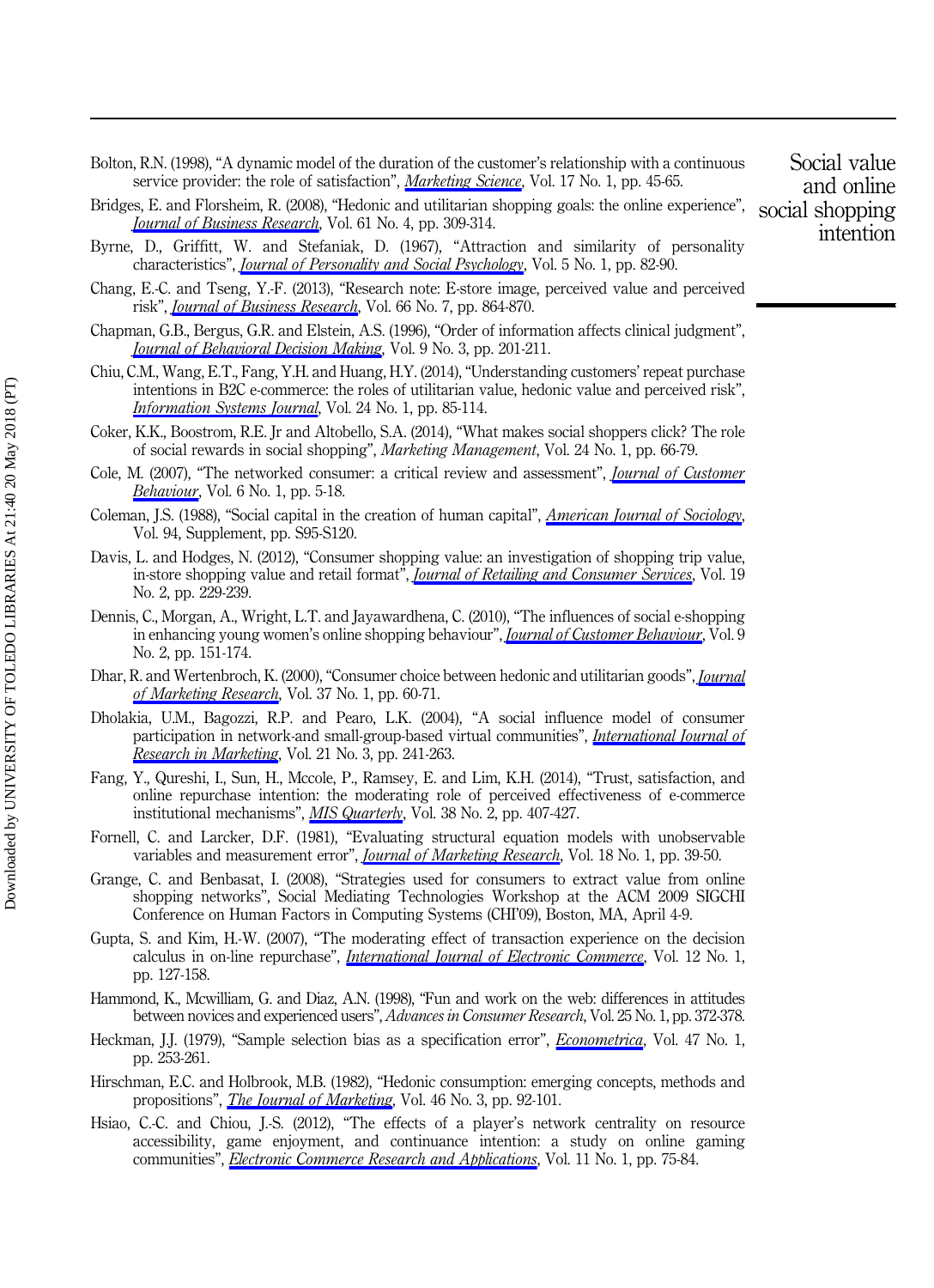- Hsiao, K.-L., Lin, J.C.-C., Wang, X.-Y., Lu, H.-P. and Yu, H. (2010), "Antecedents and consequences of trust in online product recommendations: an empirical study in social shopping", Online Information Review, Vol. 34 No. 6, pp. 935-953.
- Hsu, C.L., Chen, M.C., Kikuchi, K. and Machida, I. (2017), "Elucidating the determinants of purchase intention toward social shopping sites: a comparative study of Taiwan and Japan", Telematics and Informatics, Vol. 34 No. 4, pp. 326-338.
- Hsu, C.-P., Huang, H.-C., Ko, C.-H. and Wang, S.-J. (2014), "Basing bloggers' power on readers' satisfaction and loyalty", *Online Information Review*, Vol. 38 No. 1, pp. 78-94.
- Hu, X., Huang, Q., Zhong, X., Davison, R.M. and Zhao, D. (2016), "The influence of peer characteristics and technical features of a social shopping website on a consumer's purchase intention", International Journal of Information Management, Vol. 36 No. 6, pp. 1218-1230.
- Huang, M.-H. (2003), "Designing website attributes to induce experiential encounters", Computers in Human Behavior, Vol. 19 No. 4, pp. 425-442.
- Huang, Q., Chen, X., Ou, C.X., Davison, R.M. and Hua, Z. (2015), "Understanding buyers' loyalty to a C2C platform: the roles of social capital, satisfaction and perceived effectiveness of e-commerce institutional mechanisms", Information Systems Journal, Vol. 27 No. 1, pp. 91-119.
- Huang, Z. and Benyoucef, M. (2013), "From e-commerce to social commerce: a close look at design features", Electronic Commerce Research and Applications, Vol. 12 No. 4, pp. 246-259.
- Insko, C.A. and Schopler, J. (2013), Experimental Social Psychology: Text with Illustrative Readings, Academic Press, New York, NY.
- Janson, M. and Cecez-Kecmanovic, D. (2005), "Making sense of e-commerce as social action", Information Technology & People, Vol. 18 No. 4, pp. 311-342.
- Jones, M.A., Reynolds, K.E. and Arnold, M.J. (2006),"Hedonic and utilitarian shopping value: investigating differential effects on retail outcomes", Journal of Business Research, Vol. 59 No. 9, pp. 974-981.
- Kang, J.-Y.M. and Johnson, K.K. (2015), "F-Commerce platform for apparel online social shopping: testing a Mowen's 3M model", International Journal of Information Management, Vol. 35 No. 6, pp. 691-701.
- Kim, B. and Han, I. (2011), "The role of utilitarian and hedonic values and their antecedents in a mobile data service environment", Expert Systems with Applications, Vol. 38 No. 3, pp. 2311-2318.
- Lee, H.Y., Qu, H. and Kim, Y.S. (2007), "A study of the impact of personal innovativeness on online travel shopping behavior – a case study of Korean travelers", Tourism Management, Vol. 28 No. 3, pp. 886-897.
- Li, Y.-M., Wu, C.-T. and Lai, C.-Y. (2013), "A social recommender mechanism for e-commerce: combining similarity, trust, and relationship", *Decision Support Systems*, Vol. 55 No. 3, pp. 740-752.
- Liang, C.-J. and Chen, H.-J. (2009), "A study of the impacts of website quality on customer relationship performance", Total Quality Management, Vol. 20 No. 9, pp. 971-988.
- Liu, C. and Arnett, K.P. (2000), "Exploring the factors associated with website success in the context of electronic commerce", Information & Management, Vol. 38 No. 1, pp. 23-33.
- Liu, H., Chu, H., Huang, Q. and Chen, X. (2016), "Enhancing the flow experience of consumers in China through interpersonal interaction in social commerce", Computer in Human Behavior, Vol. 58 No. 5, pp. 306-314.
- Mason, C.H. and Perreault, W.D. Jr (1991), "Collinearity, power, and interpretation of multiple regression analysis", Journal of Marketing Research, Vol. 28 No. 3, pp. 268-280.
- Mathwick, C., Wiertz, C. and De Ruyter, K. (2008), "Social capital production in a virtual P3 community", Journal of Consumer Research, Vol. 34 No. 6, pp. 832-849.
- Mayer, R.C., Davis, J.H. and Schoorman, F.D. (1995), "An integrative model of organizational trust", Academy of Management Review, Vol. 20 No. 3, pp. 709-734.
- Ming-Sung Cheng, J., Shih-Tse Wang, E., Ying-Chao Lin, J. and Vivek, S.D. (2009), "Why do customers utilize the internet as a retailing platform? A view from consumer perceived value", Asia Pacific Journal of Marketing and Logistics, Vol. 21 No. 1, pp. 144-160.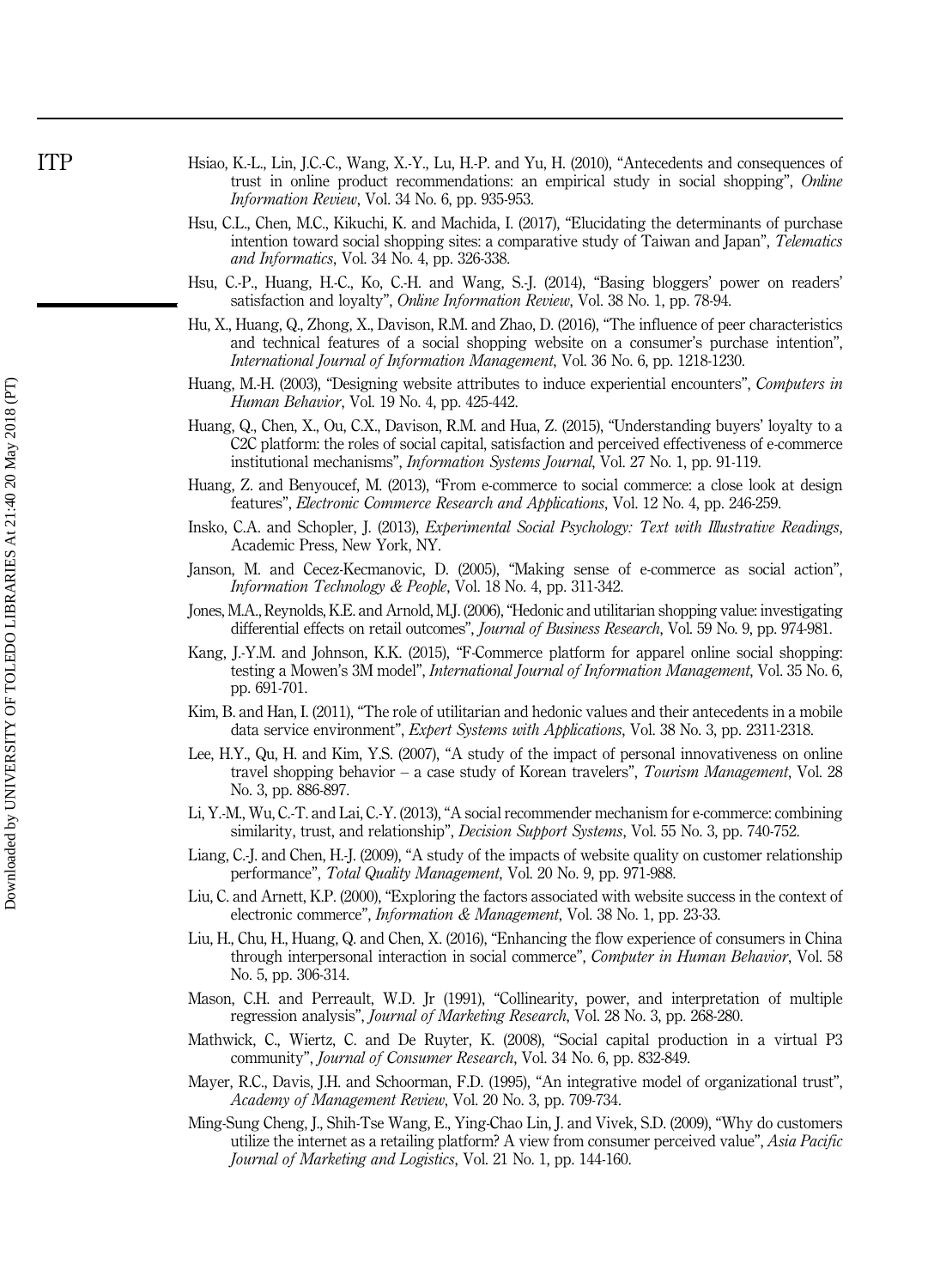Mittal, V., Kumar, P. and Tsiros, M. (1999), "Attribute-level performance, satisfaction, and behavioral intentions over time: a consumption-system approach", The Journal of Marketing, Vol. 63 No. 2, pp. 88-101.

Nunnally, J.C. (1978), Psychometric Theory, McGraw-Hill, New York, NY.

- Olbrich, R. and Holsing, C. (2011), "Modeling consumer purchasing behavior in social shopping communities with clickstream data", *International Journal of Electronic Commerce*, Vol. 16 No. 2, pp. 15-40.
- Ou, C.X. and Sia, C.L. (2010), "Consumer trust and distrust: an issue of website design", International Journal of Human-Computer Studies, Vol. 68 No. 12, pp. 913-934.
- Overby, J.W. and Lee, E.-J. (2006), "The effects of utilitarian and hedonic online shopping value on consumer preference and intentions", Journal of Business Research, Vol. 59 No. 10, pp. 1160-1166.
- Ozen, H. and Engizek, N. (2014), "Shopping online without thinking: being emotional or rational?", Asia Pacific Journal of Marketing and Logistics, Vol. 26 No. 1, pp. 78-93.
- Palmer, A. and Koenig-Lewis, N. (2009), "An intended, community focused, experiential framework for relationship marketing", Journal of Customer Behaviour, Vol. 8 No. 1, pp. 85-96.
- Rintamäki, T., Kanto, A., Kuusela, H. and Spence, M.T. (2006), "Decomposing the value of department store shopping into utilitarian, hedonic and social dimensions: evidence from Finland", International Journal of Retail & Distribution Management, Vol. 34 No. 1, pp. 6-24.
- Rohm, A.J. and Swaminathan, V. (2004), "A typology of online shoppers based on shopping motivations", Journal of Business Research, Vol. 57 No. 7, pp. 748-757.
- Ryan, R.M. and Deci, E.L. (2000), "Self-determination theory and the facilitation of intrinsic motivation, social development, and well-being", American Psychologist, Vol. 55 No. 1, pp. 68-78.
- Sanchez-Fernandez, R. and Iniesta-Bonillo, M.A. (2007), "The concept of perceived value: a systematic review of the research", Marketing Theory, Vol. 7 No. 4, pp. 427-451.
- Shen, J. (2012), "Social comparison, social presence, and enjoyment in the acceptance of social shopping websites", Journal of Electronic Commerce Research, Vol. 13 No. 3, pp. 198-212.
- Shen, Y.-C. (2010), "Virtual community loyalty: an interpersonal-interaction perspective", International Journal of Electronic Commerce, Vol. 15 No. 1, pp. 49-74.
- Smith, D., Menon, S. and Sivakumar, K. (2005), "Online peer and editorial recommendations, trust, and choice in virtual markets", Journal of Interactive Marketing, Vol. 19 No. 3, pp. 15-37.
- Sobel, J. (2002), "Can we trust social capital?", *Journal of Economic Literature*, Vol. 40 No. 1, pp. 139-154.
- Su, B.-C. (2008), "Characteristics of consumer search on-line: how much do we search?", *International* Journal of Electronic Commerce, Vol. 13 No. 1, pp. 109-129.
- Sun, Y., Wei, K.K., Fan, C., Lu, Y. and Gupta, S. (2016), "Does social climate matter? On friendship groups in social commerce", Electronic Commerce Research and Application, Vol. 18 No. 8, pp. 37-47.
- Sweeney, J.C. and Soutar, G.N. (2001), "Consumer perceived value: the development of a multiple item scale", Journal of Retailing, Vol. 77 No. 2, pp. 203-220.
- Thomas, T. and Carraher, C. (2014), "A retail perspective on the shopping behavior, cultures and personalities for China, United Arab Emirates, Belgium, India, Germany and America", Journal of Technology Management in China, Vol. 9 No. 3, pp. 289-296.
- To, P.-L., Liao, C. and Lin, T.-H. (2007), "Shopping motivations on internet: a study based on utilitarian and hedonic value", Technovation, Vol. 27 No. 12, pp. 774-787.
- Turel, O., Serenko, A. and Bontis, N. (2010), "User acceptance of hedonic digital artifacts: a theory of consumption values perspective", Information & Management, Vol. 47 No. 1, pp. 53-59.
- Van Dolen, W.M., Dabholkar, P.A. and De Ruyter, K. (2007), "Satisfaction with online commercial group chat: the influence of perceived technology attributes, chat group characteristics, and advisor communication style", Journal of Retailing, Vol. 83 No. 3, pp. 339-358.
- Van Riel, A.C. and Pura, M. (2005), "Linking perceived value and loyalty in location-based mobile services", Managing Service Quality: An International Journal, Vol. 15 No. 6, pp. 509-538.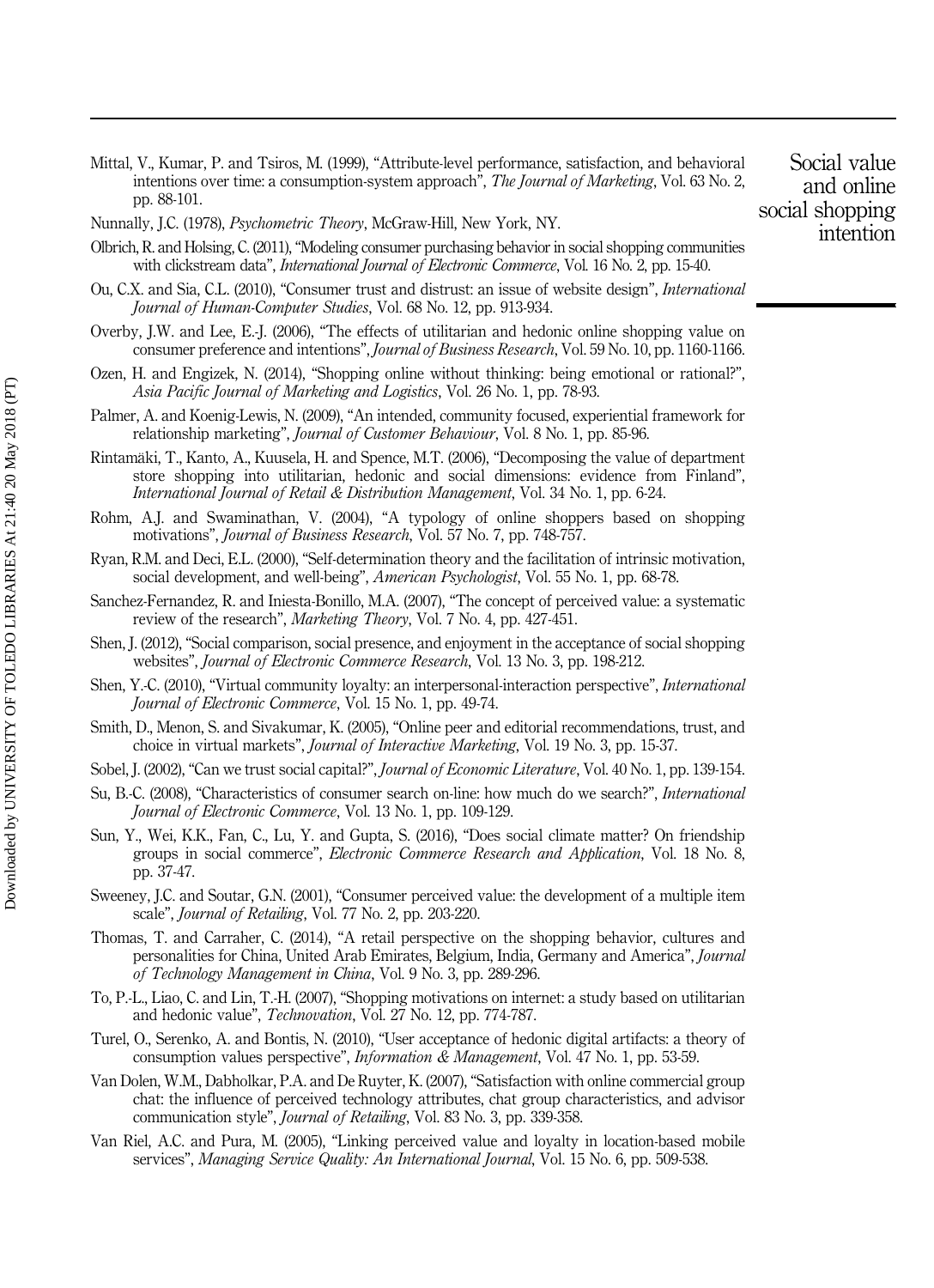- Verhagen, T., Feldberg, F., Van Den Hooff, B., Meents, S. and Merikivi, J. (2011), "Satisfaction with virtual worlds: an integrated model of experiential value", Information & Management, Vol. 48 No. 6, pp. 201-207.
- Vock, M., Van Dolen, W. and De Ruyter, K. (2013), "Understanding willingness to pay for social network sites", Journal of Service Research, Vol. 16 No. 3, pp. 311-325.
- Wang, C. and Zhang, P. (2012), "The evolution of social commerce: the people, management, technology, and information dimensions", Communications of the Association for Information Systems, Vol. 31 No. 5, pp. 1-23.
- Wright, P.H. (1984), "Self-referent motivation and the intrinsic quality of friendship", Journal of Social and Personal Relationships, Vol. 1 No. 1, pp. 115-130.
- Zeithaml, V.A. (1988), "Consumer perceptions of price, quality, and value: a means-end model and synthesis of evidence", The Journal of Marketing, Vol. 52 No. 3, pp. 2-22.
- Zhang, K.Z. and Benyoucef, M. (2016), "Consumer behavior in social commerce: a literature review", Decision Support Systems, Vol. 86 No. 6, pp. 95-108.
- Zhang, Y., Trusov, M., Stephen, A.T. and Jamal, Z. (2017), "Online shopping and social media: friends or foes?", Journal of Marketing, Vol. 81 No. 6, pp. 24-41.
- Zhou, Z., Jin, X.-L., Vogel, D.R., Fang, Y. and Chen, X. (2011), "Individual motivations and demographic differences in social virtual world uses: an exploratory investigation in second life", *International* Journal of Information Management, Vol. 31 No. 3, pp. 261-271.

#### Further reading

- Sun, Y., Fang, Y. and Lim, K.H. (2012), "Understanding sustained participation in transactional virtual communities", *[Decision Support Systems](https://www.emeraldinsight.com/action/showLinks?doi=10.1108%2FITP-10-2016-0236&crossref=10.1016%2Fj.dss.2011.10.006&isi=000302982300002&citationId=p_33)*, Vol. 53 No. 1, pp. 12-22.
- Verhagen, T., Feldberg, F., Van Den Hooff, B., Meents, S. and Merikivi, J. (2012), "understanding users' motivations to engage in virtual worlds: a multipurpose model and empirical testing", [Computers in Human Behavior](https://www.emeraldinsight.com/action/showLinks?doi=10.1108%2FITP-10-2016-0236&crossref=10.1016%2Fj.chb.2011.10.020&isi=000300028900025&citationId=p_34), Vol. 28 No. 2, pp. 484-495.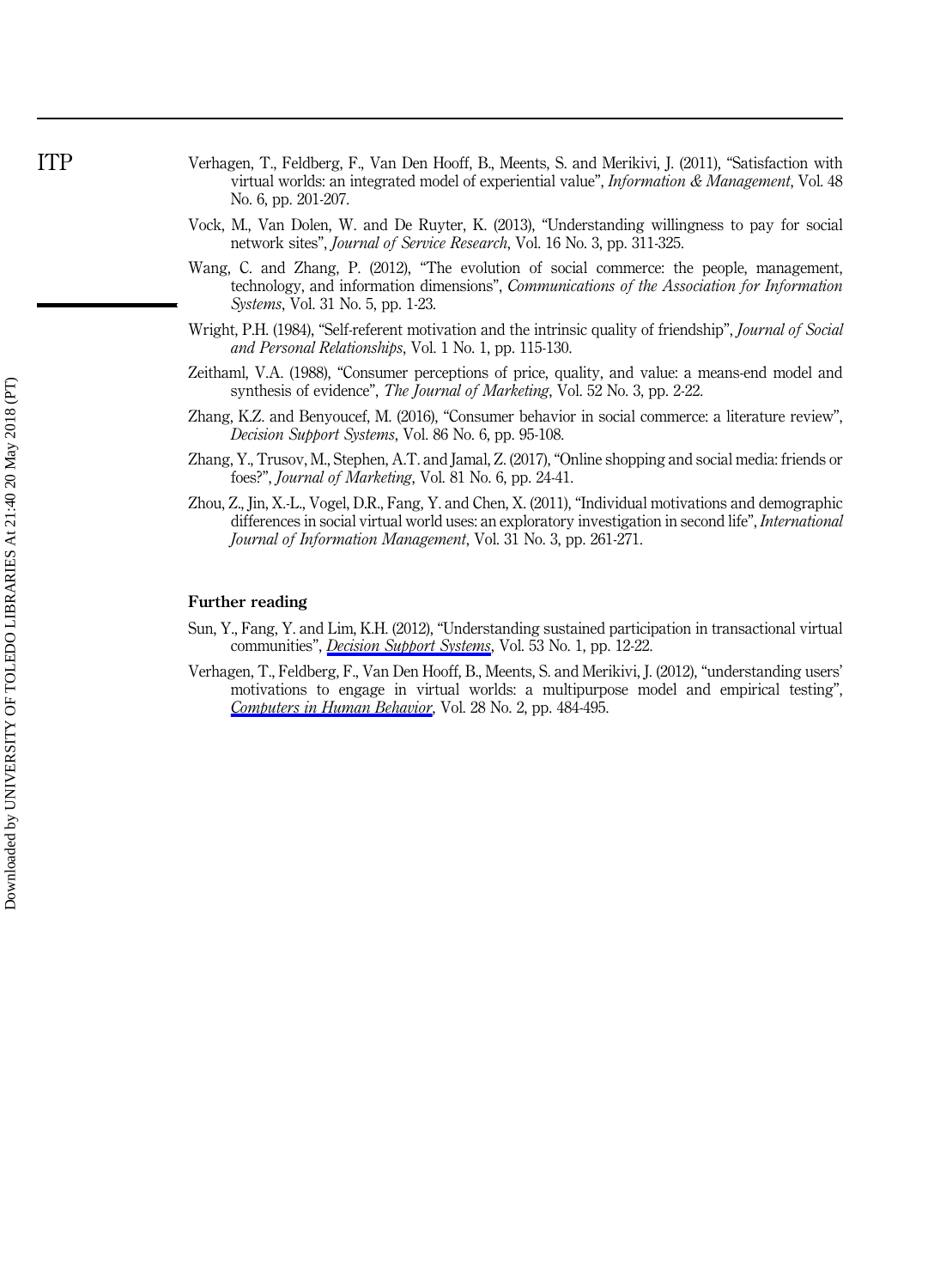#### Appendix 1

Social value and online social shopping

| Constructs                                                    |                                                       | Item Measures                                                                                                                                                                                                                    | $\sim$<br>intention            |
|---------------------------------------------------------------|-------------------------------------------------------|----------------------------------------------------------------------------------------------------------------------------------------------------------------------------------------------------------------------------------|--------------------------------|
| Social value (To et al., 2007)                                | SV1<br>SV <sub>3</sub>                                | By using the SSW, I can<br>exchange information with my friends<br>SV2 share experiences with others<br>be friends with other online shoppers                                                                                    |                                |
| Utilitarian value (Ou and Sia, 2010)                          | SV <sub>4</sub>                                       | extend my personal relationships<br>By using the SSW, I can<br>UV1  improve my shopping performance (e.g. save shopping time or                                                                                                  |                                |
|                                                               |                                                       | buying cost) in searching for and buying products<br>UV2  improve my shopping productivity (e.g. acquire good deals and<br>products) in searching for and buying products                                                        |                                |
|                                                               |                                                       | UV3  improve my shopping efficiency in searching for and buying<br>products                                                                                                                                                      |                                |
| Hedonic value (Jones et al., 2006;<br>Rintamäki et al., 2006) |                                                       | UV4  efficiently search for and purchase products<br>Shopping on the SSW                                                                                                                                                         |                                |
|                                                               |                                                       | HV1  is truly a joy for me<br>HV2  is a pleasant way to use my leisure time<br>HV3  give me sense of enjoyment for its own sake, not just because                                                                                |                                |
|                                                               |                                                       | I am able to purchase the products I want.<br>HV4  is truly enjoyable, compared with other things I could have done<br>HV5  not only helps me shop for products, but also entertains me<br>HV6  offers me a sense of exploration |                                |
| Perceived similarity (Shen, 2010)                             | PS <sub>1</sub><br>PS <sub>2</sub><br>PS <sub>3</sub> | I think  is similar to that of the other users of the SSW<br>my fashion sense<br>my taste toward fashion and beauty products<br>my likes and dislikes regarding fashion and beauty products.                                     |                                |
| Perceived expertise (Shen, 2010)                              | PS <sub>4</sub><br>PE1                                | $(e.g. color, design, and material) \dots$<br>my preference for fashion and beauty products<br>I think the other users of the SSW<br>are highly knowledgeable about fashion and beauty products                                  |                                |
|                                                               | PE <sub>2</sub><br>PE <sub>3</sub><br>PE4             | are experts on fashion and beauty products<br>are highly experienced in fashion and beauty products<br>provides substantial information regarding fashion and beauty                                                             |                                |
| Purchase intention (Ming-Sung)<br>Cheng et al., 2009)         |                                                       | products<br>PUI1 If I need to buy certain products, I intend to purchase them on<br>the SWW                                                                                                                                      |                                |
|                                                               |                                                       | PUI2 If I need to buy certain products, I plan to purchase them on the SWW<br>PUI3 I predict that I would purchase products on the SWW                                                                                           | Table AI.<br>Measurement items |